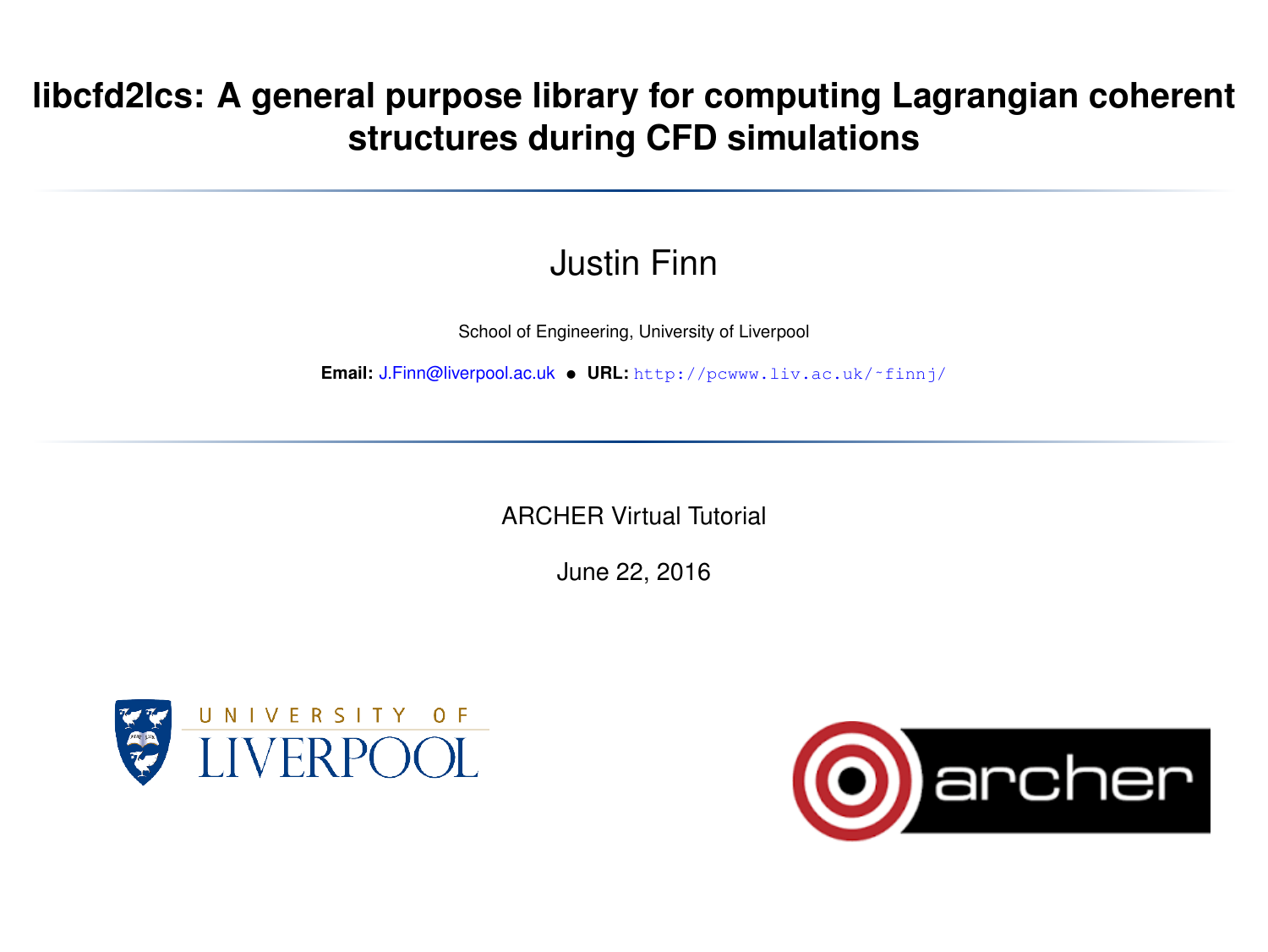*"The structures are invisible because they often exist only as dividing lines between parts of a flow that are moving at different speeds and in different direction... They arent something you can walk up to and touch but they are not purely mathematical constructions, either... The line is not a fence or a road, but it still marks a physical barrier."*

-Prof. Jerry Marsden discussing LCS, New York Times, September 28, 2009

## *Lagrangian Coherent Structures are "The skeleton of water"*

-The Economist, 2009, discussing work titled *'*'Uncovering the Lagrangian Skeleton of Turbulence" [Mathur et al. PRL 2009]

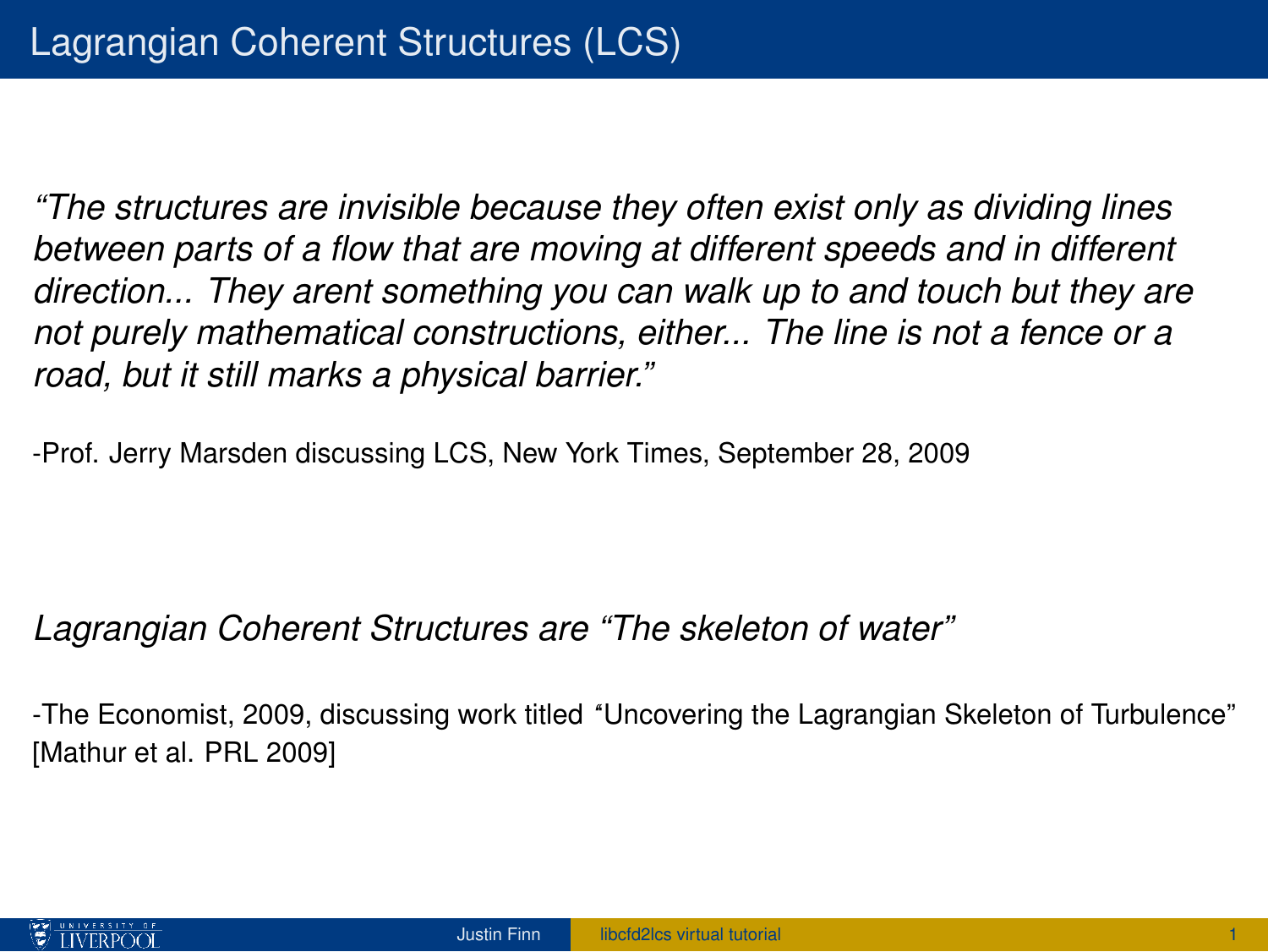## Flow Coherence: Eulerian & Lagrangian

*Even chaotic flows display remarkable levels of coherence. How this coherence looks, and what it means for transport and mixing, depends on our frame of reference.*

- **Eulerian:** Observe the flow from a fixed location
- **Lagrangian**: Follow fluid parcels through space/time

**Example: Time dependent "double gyre" flow** [\[Solomon and Gollub, 1988\]](#page-25-0)

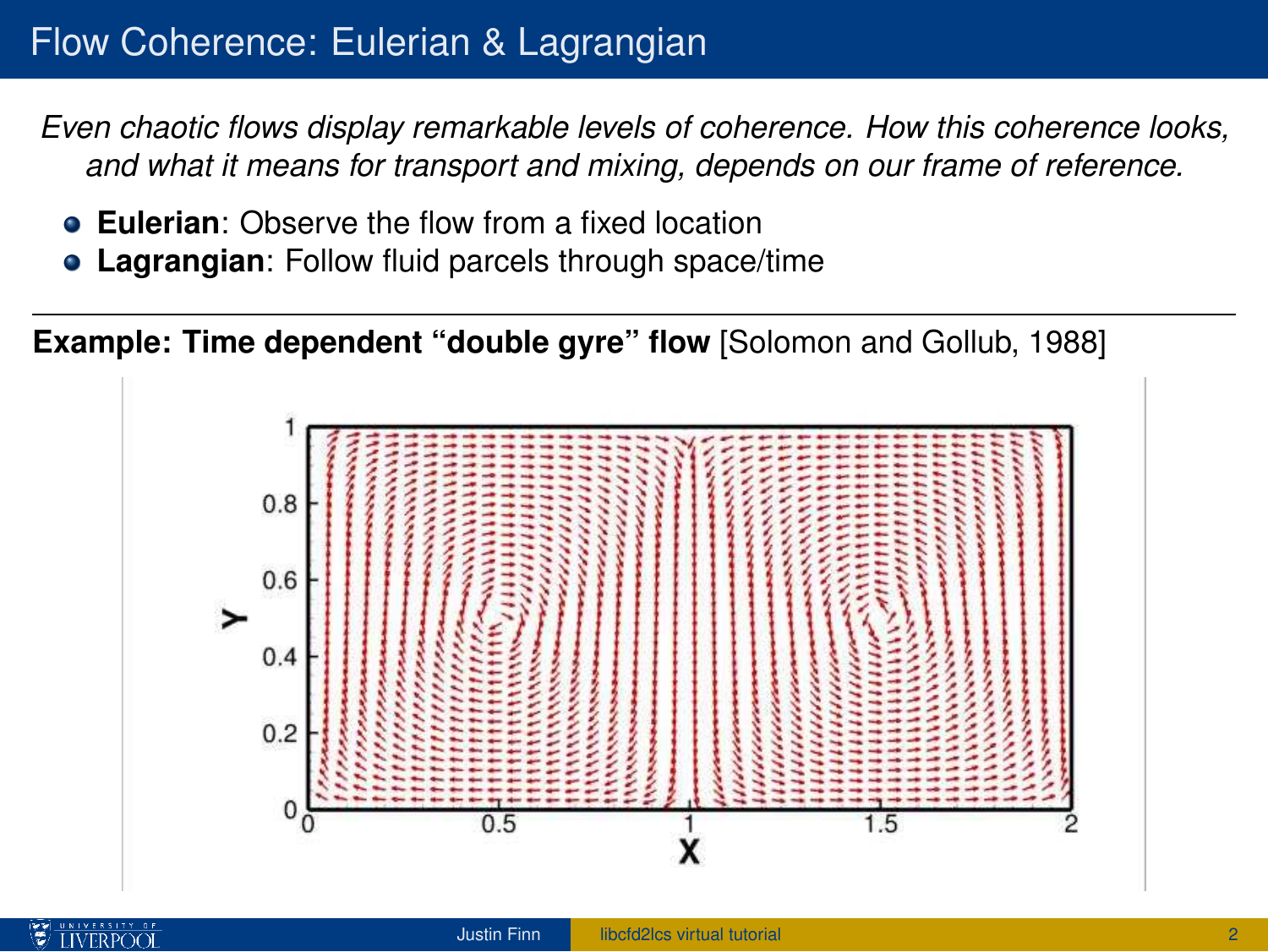*Even chaotic flows display remarkable levels of coherence. How this coherence looks, and what it means for transport and mixing, depends on our frame of reference.*

- **Eulerian**: Observe the flow from a fixed location
- **Lagrangian**: Follow fluid parcels through space/time

**Example: Time dependent "double gyre" flow** [\[Solomon and Gollub, 1988\]](#page-25-0)

Figure : Steady flow, no oscillation Figure : Small transverse oscillation

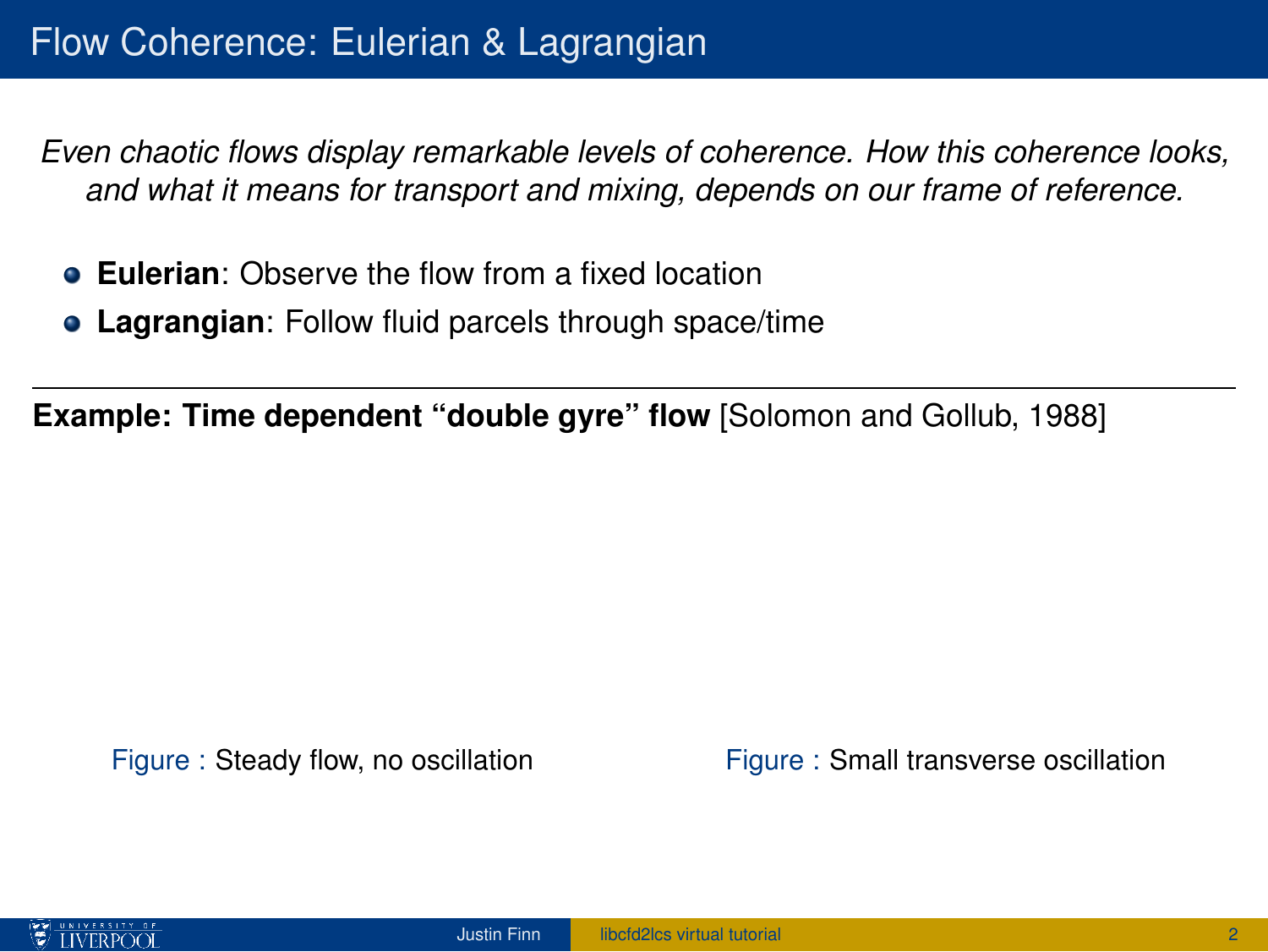*Even chaotic flows display remarkable levels of coherence. How this coherence looks, and what it means for transport and mixing, depends on our frame of reference.*

- **Eulerian**: Observe the flow from a fixed location
- **Lagrangian**: Follow fluid parcels through space/time

**Example: Time dependent "double gyre" flow** [\[Solomon and Gollub, 1988\]](#page-25-0)





Figure : Steady flow, no oscillation Figure : Small transverse oscillation

**If we want to understand time dependent transport patterns, we should consider** *Lagrangian coherent structures* **(LCS).**

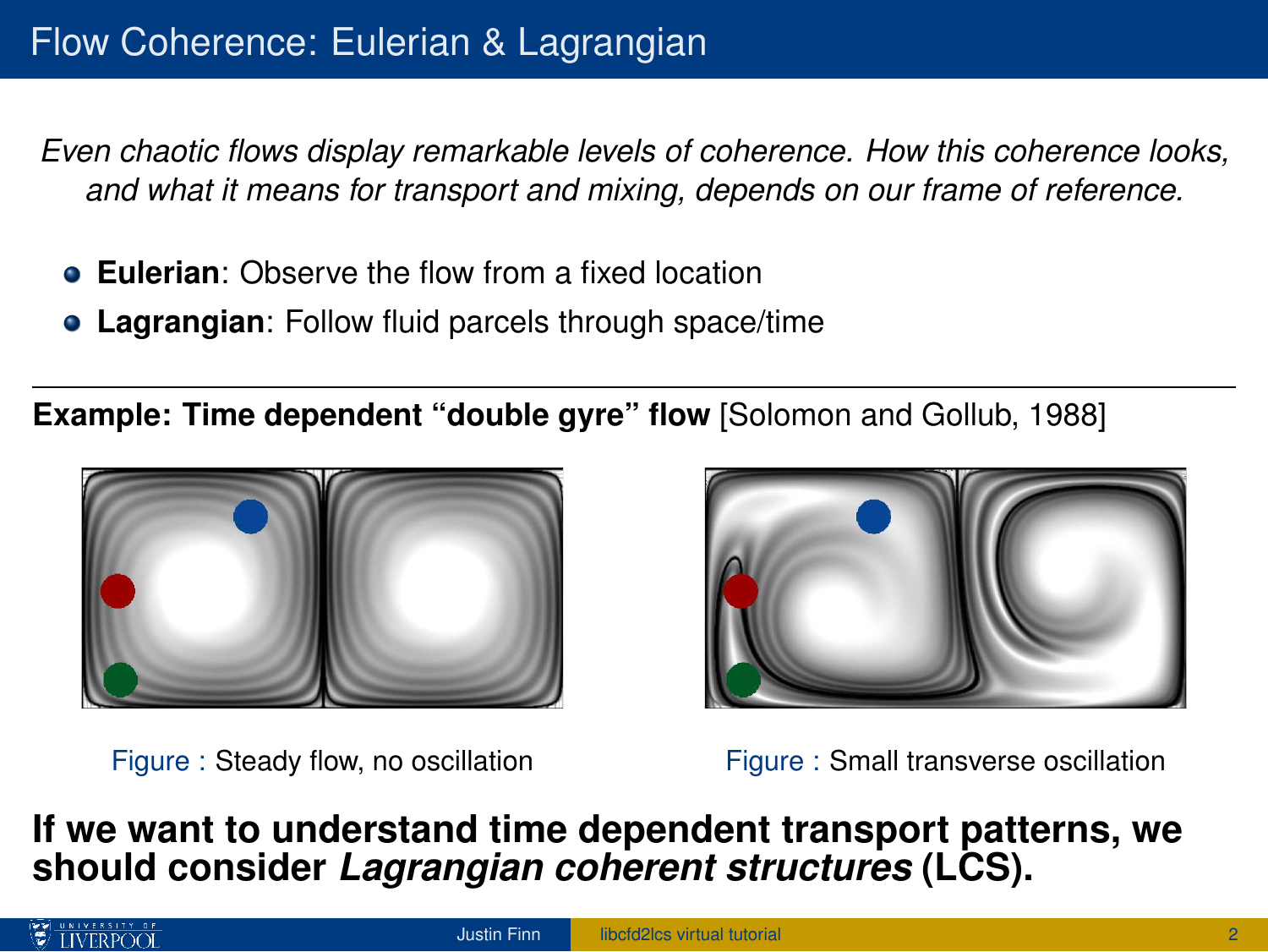## **Outline**

## **This talk...**

*libcfd2lcs: A general purpose library for computing Lagrangian coherent structures during CFD simulations*

- **1** Background: What are LCS, and how do we compute them?
- <sup>2</sup> The libcfd2lcs approach: Integrating LCS computation with CFD simulation
	- How to develop applications that use the library
	- Key library functions that every libcfd2lcs application will use.
- <sup>3</sup> Demonstrations of what the library can do

## **What this talk wont be...**

- Detailed overview of LCS theory & applications: Several excellent reviews available: [\[Haller, 2015,](#page-24-0) [Peacock et al., 2015,](#page-25-1) [Peacock and Dabiri, 2010,](#page-25-2) [Samelson, 2013\]](#page-25-3)
- An complete, step by step guide for using the library. See the libcfd2lcs user's manual and example programs: [http://pcwww.liv.ac.uk/˜finnj/code](http://pcwww.liv.ac.uk/~finnj/code)

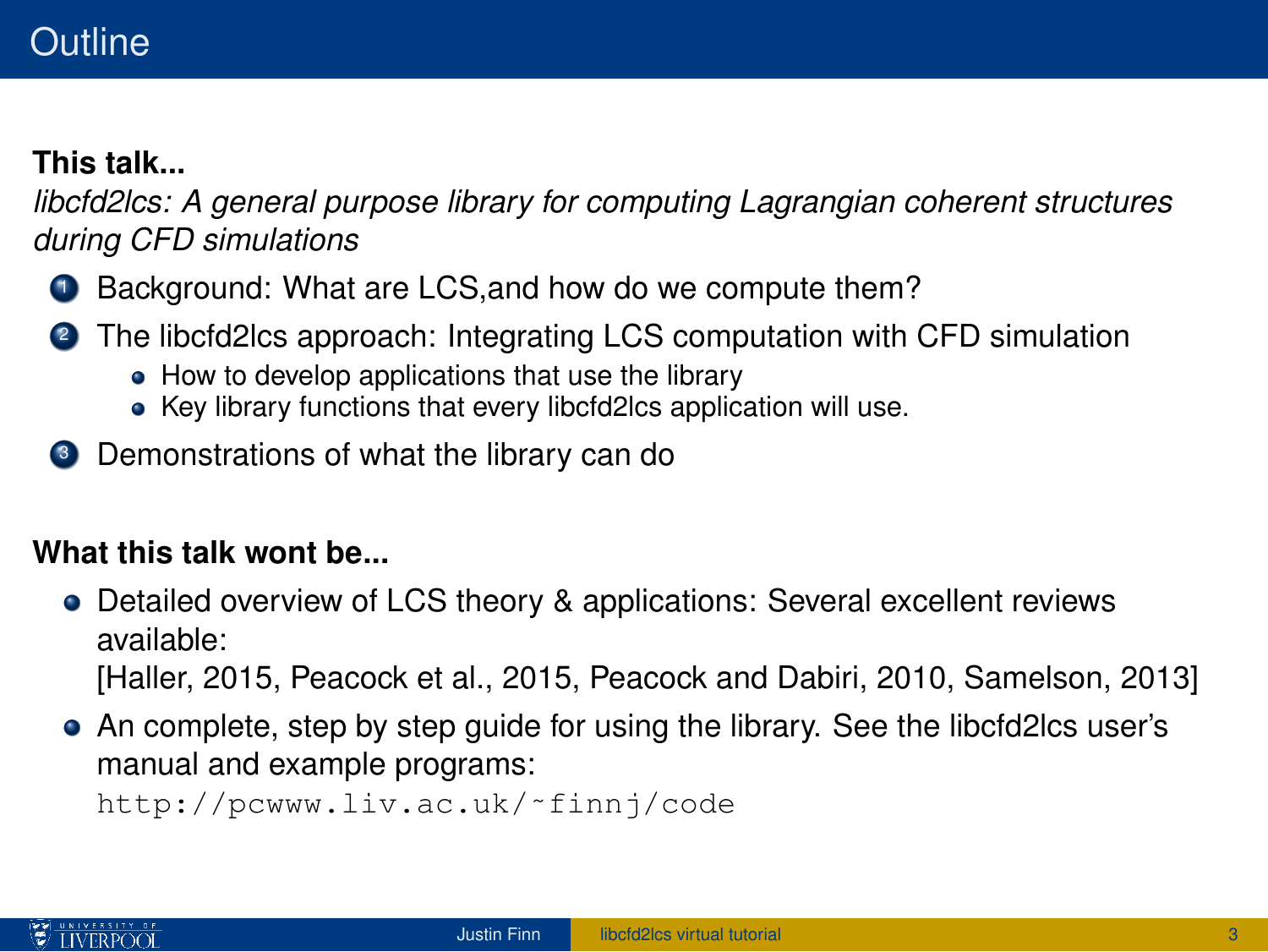# Properties of LCS

Starting roughly with [\[Haller, 2001\]](#page-24-1), the notion of LCS has been refined

- Unsteady and turbulent flows have a **hidden skeleton** which defines mixing patterns.
- This skeleton defines boundaries of **dynamically distinct regions** within which tracer patterns behave similarly.
- **•** This skeleton is defined by the locally most attracting or repelling **hyperbolic material lines** (or surfaces in 3D), across which **no transport** can occur.
- Can be constructed with **detailed simulation or experimental data. Lots of new insights:**



[\[Shadden et al., 2005\]](#page-25-4)









(a) Hind-casting the movement of the Deepwater Horizon oil slick [\[Olascoaga and Haller, 2012\]](#page-25-5)





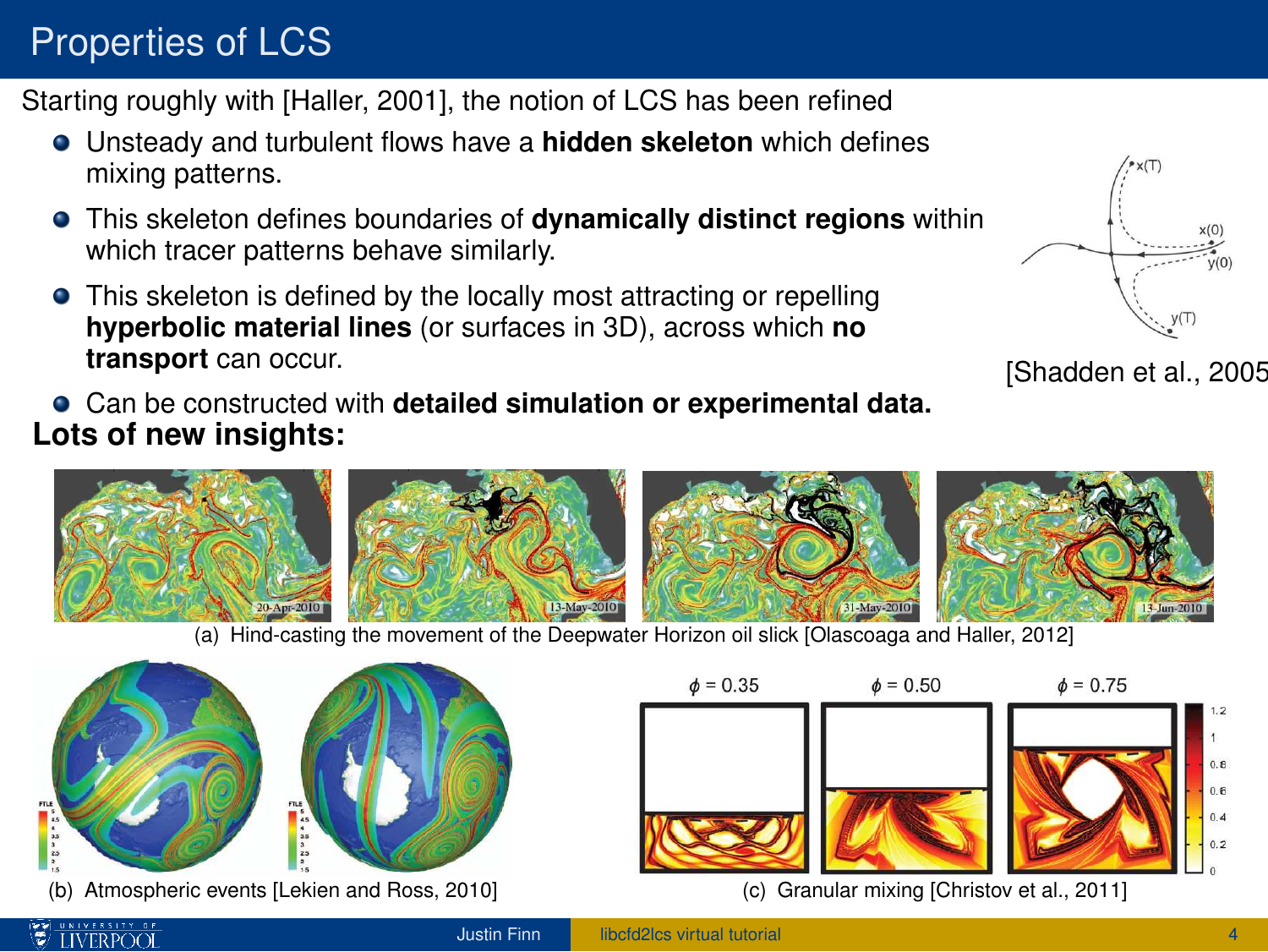# Computing LCS diagnostics: Example, FTLE

A number of LCS *diagnostics* have been proposed: FTLE is imperfect, but common

<sup>1</sup> **Release a grid of tracers and see where they go:** Provides the flow map,  $\Phi(\mathbf{x}_0, t_0)$ 

$$
\varPhi_{t_0}^{t_1}(\mathbf{x}_0,t_0)=\mathbf{x}_0+\int_{t_0}^{t_1}\mathbf{u}(\mathbf{x}(\tau),\tau)d\tau
$$
\n(1)

**Differentiate the flow map W.R.T. x<sub>0</sub>:** compose right C.G. deformation tensor, ∆

$$
\Delta_{t_0}^{t_1}(\mathbf{x}_0, t_0) = \left[\frac{d\Phi_{t_0}^{t_1}(\mathbf{x}_0, t_0)}{d\mathbf{x}_0}\right]^* \left[\frac{d\Phi_{t_0}^{t_1}(\mathbf{x}_0, t_0)}{d\mathbf{x}_0}\right],
$$
\n(2)

⇓ Most (all?) LCS diagnostics

<sup>3</sup> **Compute the maximum finite-time Lyapunov exponent (FTLE) field**.

$$
\sigma_{t_0}^{t_1}(\mathbf{x_0}, t_0) = \frac{1}{|t_1 - t_0|} \log \sqrt{\lambda_{max}(\Delta_{t_0}^{t_1}(\mathbf{x}_0, t_0))}, \quad T = t_1 - t_0 \tag{3}
$$

**4 Detect FTLE ridges visually or analytically:** Forward time ridges ⇒ repelling LCS. Backward time ridges  $\Rightarrow$  attracting LCS [\[Haller, 2001,](#page-24-1) [Shadden et al., 2005\]](#page-25-4). **More recent theory has moved beyond FTLE based diagnostics, but preliminary (expensive) steps remain.**

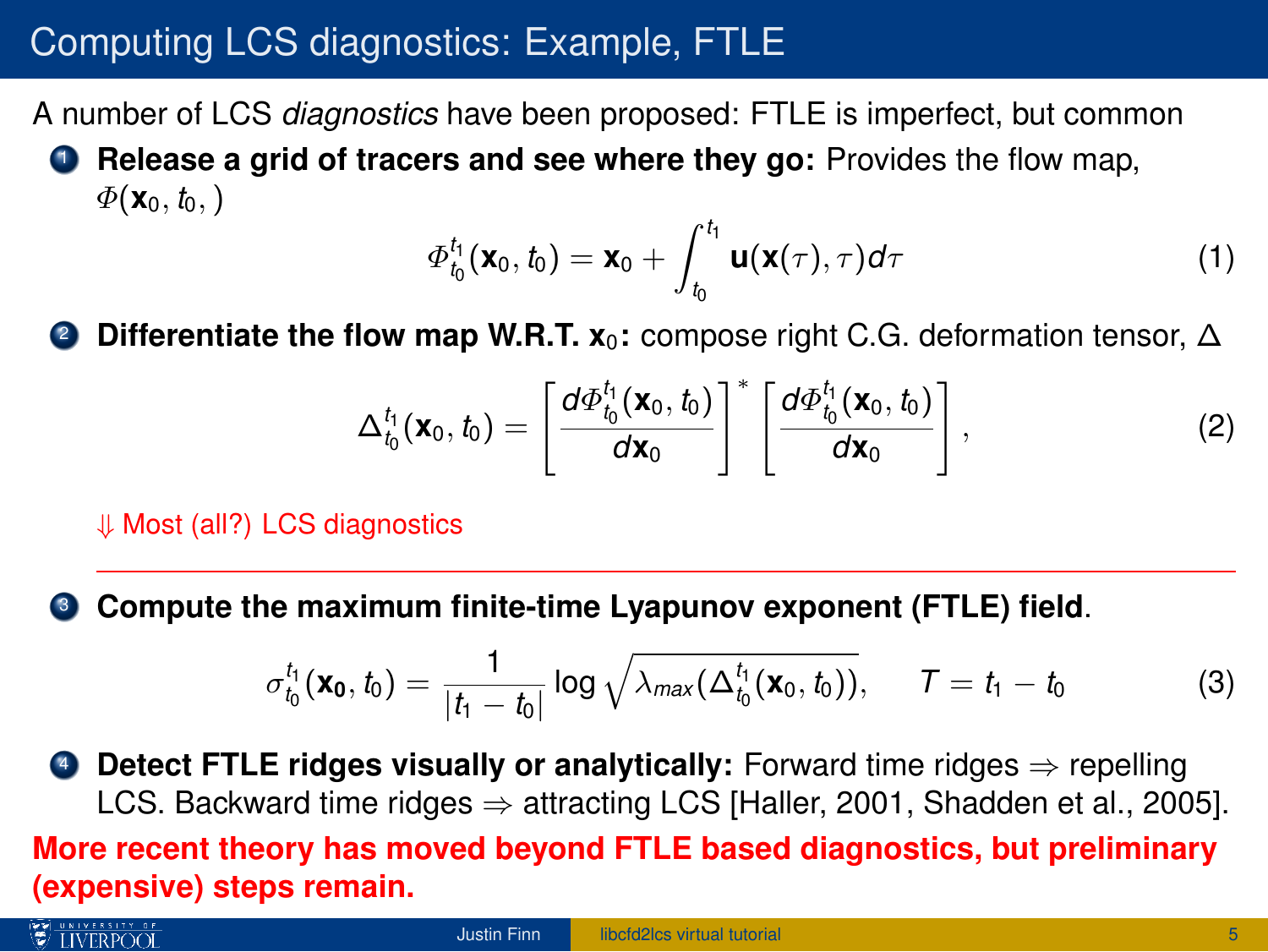## **Typical Approach: Algorithmically simple,** *computationally expensive post-processing*

- Program reads velocity fields produced from exp/sim
- Potentially enormous number of particle advections
- Need to store lots of velocity fields
- Need to re-compute flow map for every instant LCS are needed (think of animating their movement)

## **Speedup possible:**

- AMR [\[Miron et al., 2012\]](#page-24-4)
- Ridge tracking [\[Lipinski and Mohseni, 2010\]](#page-24-5)
- GPU acceleration [\[Conti et al., 2012\]](#page-24-6)
- Re-use of flow maps [\[Brunton and Rowley, 2010\]](#page-24-7) ۰
- Integration with CFD [\[Finn and Apte, 2013\]](#page-24-8)



LCS during startup of vortex shedding behind a cylinder

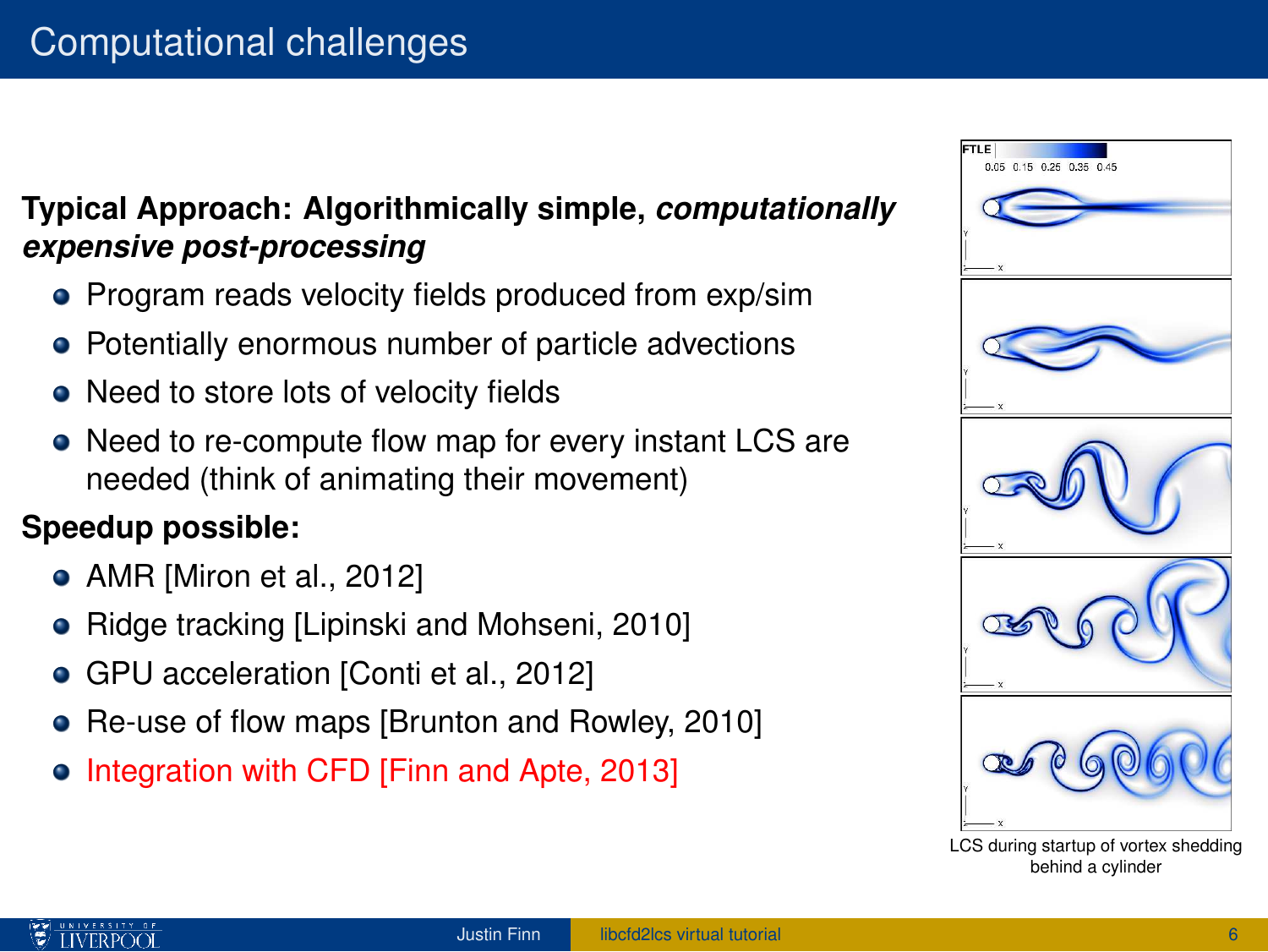## **Ditch post processing and compute LCS on-the-fly!**

- Fwd/Bkwd FTLE computed as simulation evolves
- **•** Requires taking advantage of a few tricks
	- Flow map composition rule [\[Brunton and Rowley, 2010\]](#page-24-7)
	- Eulerian computation of backward time flow maps [\[Leung, 2011\]](#page-24-9)
- Modest overhead relative to cost of unsteady CFD (20-30% of simulation)

## **Advantages:**

- **Harness large scale parallelism available on HPC systems like ARCHER**
- Excellent space/time resolution (minimal interpolation errors)
- Tackle larger, more complex flows using LCS in greater detail than before
- CFD and HPC capabilities will continue to grow!



Figure : FTLE field computed from a turbulent flow through a packed bed

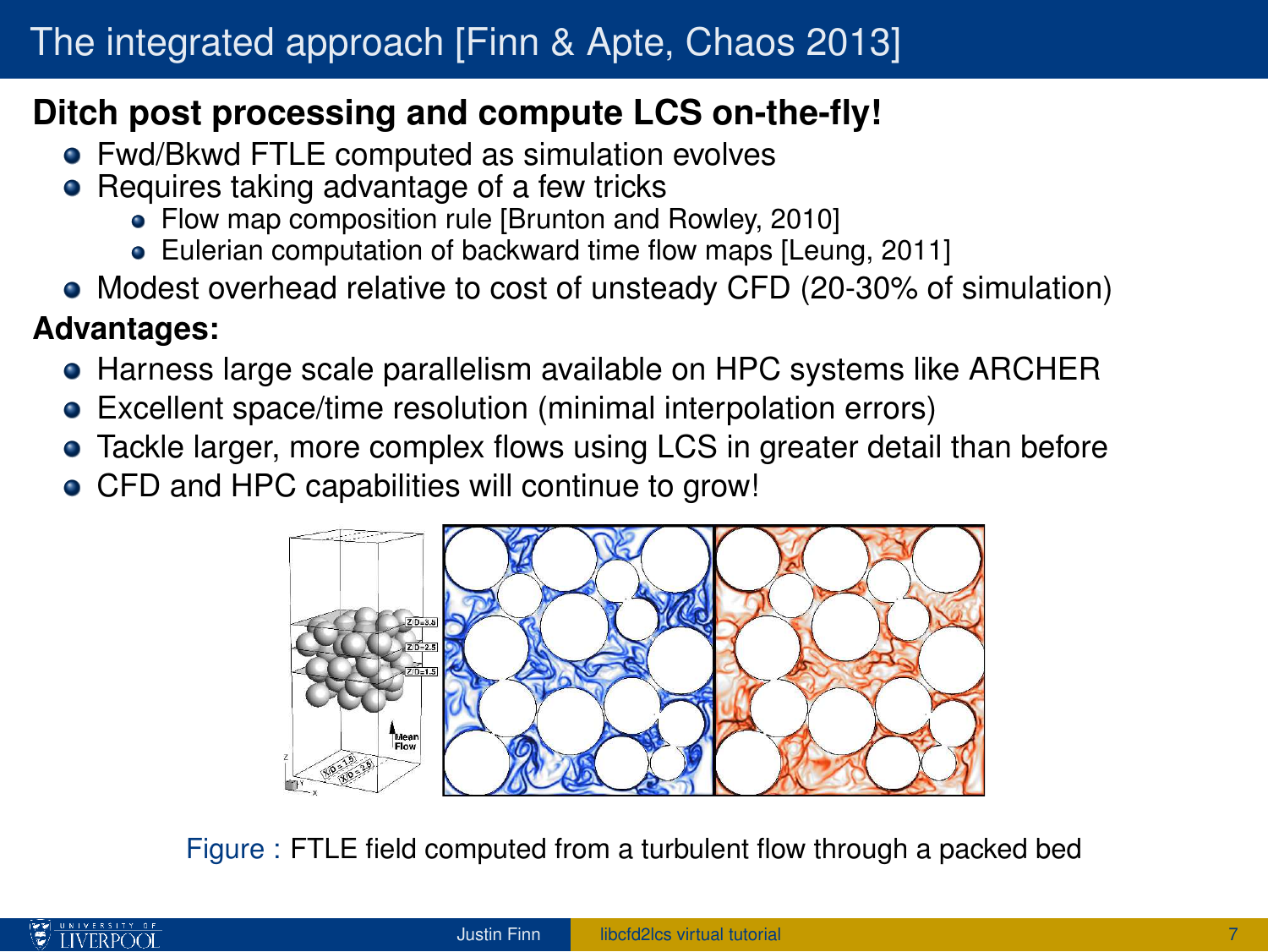# libcfd2lcs: General purpose numerical library for integrated LCS computations

# **Key capabilities:**

- Easy to use, flexible API, requires little modification to many existing CFD solvers
- Allow any number of LCS diagnostics to be computed simultaneously.
- Compatible with structured grids (orthogonal, or non-orthogonal)
- User specified grid refinement
- Can be called from C/C++/Fortran
- Distributed memory, has been tested on up to 4096 cores on ARCHER.
- Add new LCS diagnostic types with modular, extensible source code

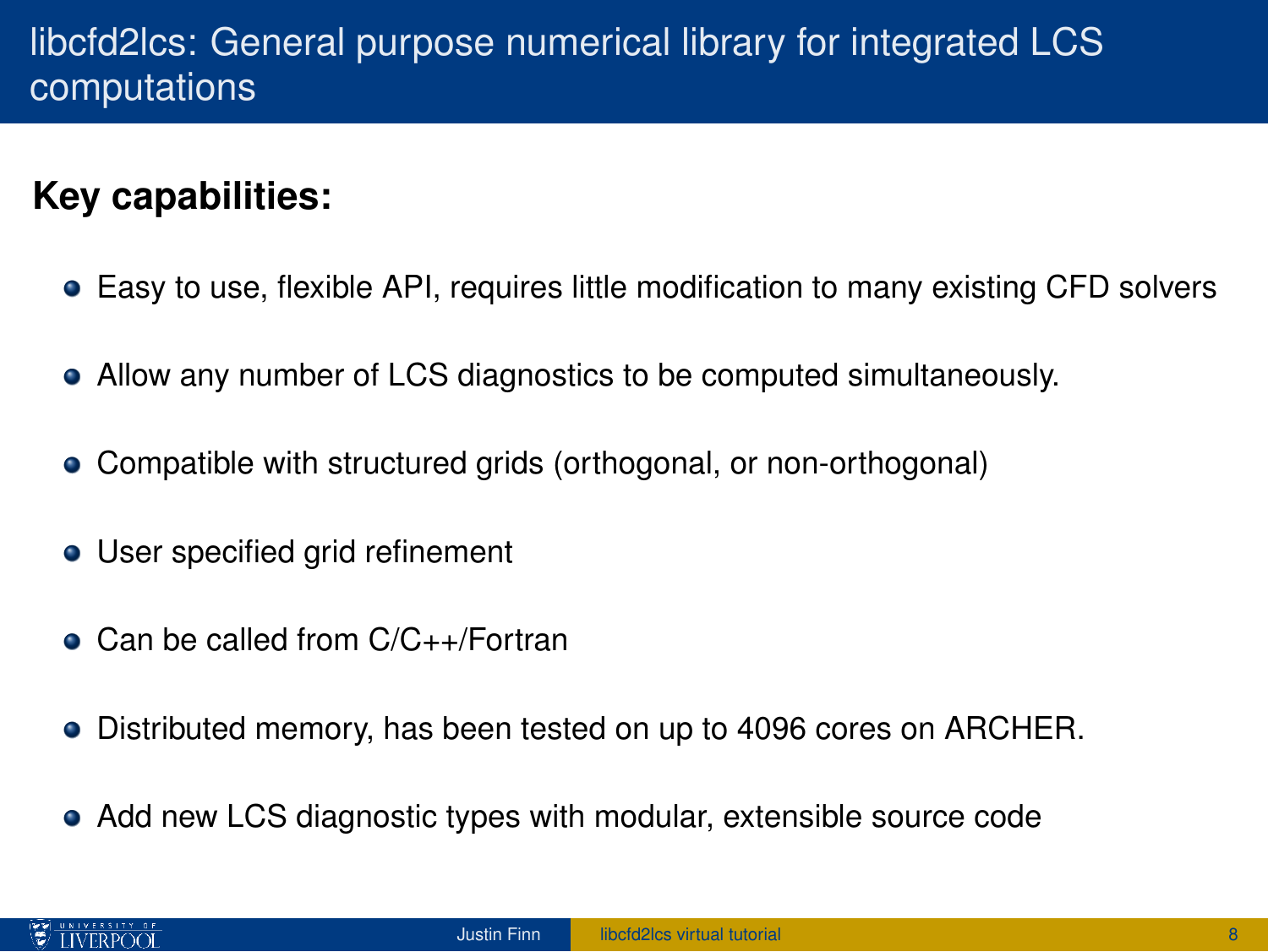### **libcfd2lcs is installed on ARCHER and available to all users**



- >> module swap PrgEnv-cray PrgEnv-gnu (Most tested environment)
- >> module load cray-hdf5-parallel (For parallel I/O)
- >> module load libcfd2lcs/1.0 (Load libcfd2lcs)

### **Non ARCHER users...**

- The library, users manual, and example programs (C & F90) available at: [http://pcwww.liv.ac.uk/˜finnj/code.html](http://pcwww.liv.ac.uk/~finnj/code.html)
- Minimal dependencies to install on your own workstation/HPC system.
	- $\bullet$  mpif90, mpicc
	- **·** liblapack
	- hdf5 (optional, but recommended)
- Basic build instructions and Makefile provided
- Distributed under the terms of the GNU Public License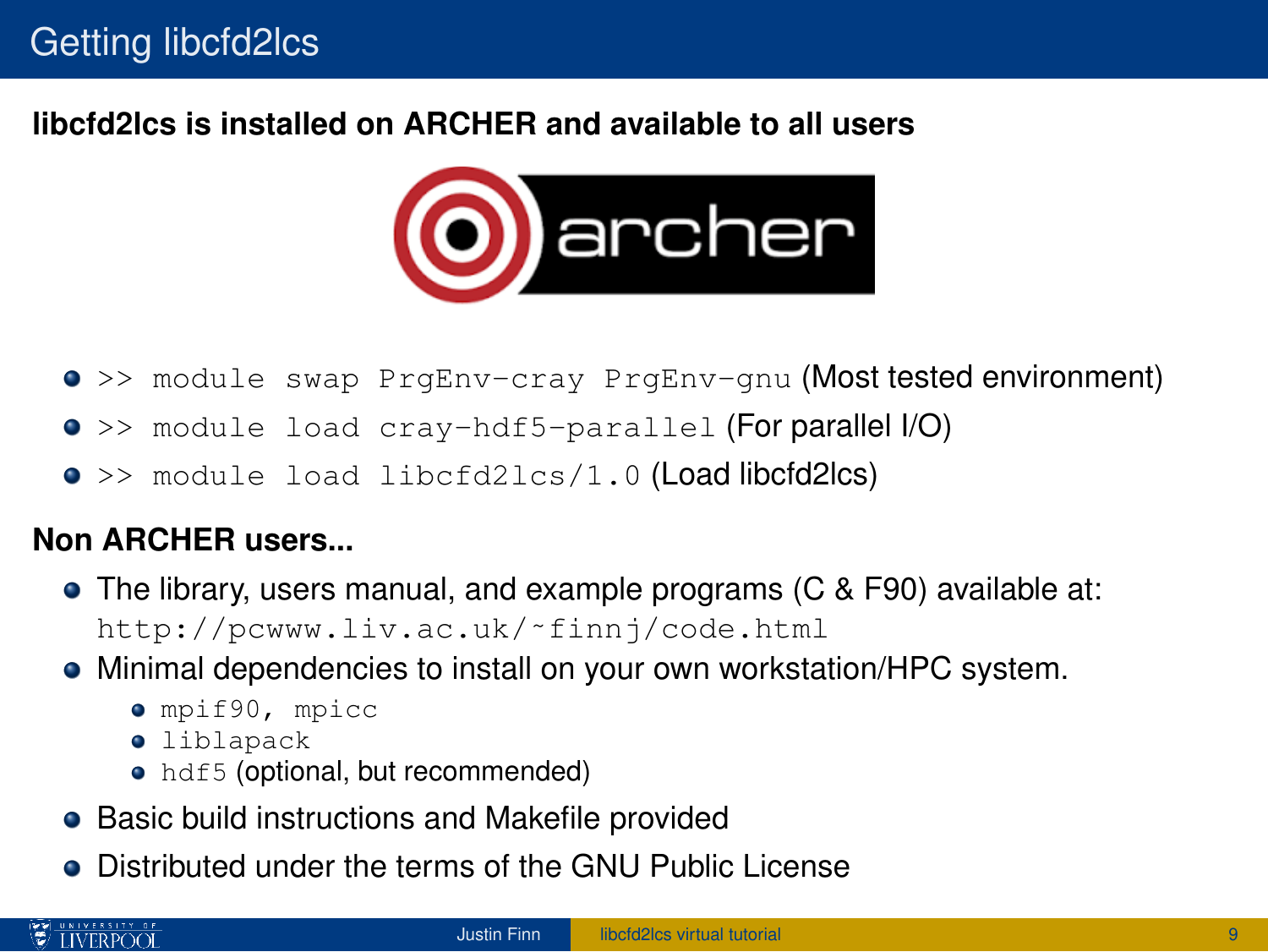#### **Environment variables for easy compilation**

- Include the libcfd2lcs environment definitions in your application's Makefile include \$(CFD2LCS HOME)/Makefile.in (On ARCHER) include /path/to/your/libcfd2lcs/Makefile.in (In General)
- $\bullet$  Add the include path  $\frac{1}{2}$  (CFD2LCS INC) when compiling object files. For example: mpif90 -c -O3 \$(CFD2LCS INC) your code.f90
- Add the single (SP) or double (DP) precision libraries to your link line: mpif90 -o YOUR APPLICATION your code.o \$(CFD2LCS SP LIBS) mpif90 -o YOUR APPLICATION your code.o \$(CFD2LCS DP LIBS)
- Include one of the libcfd2lcs header files in the area of your source code that interfaces with libcfd2lcs:

| F90 Syntax (single prec): | INCLUDE cfd2lcs_inc_sp.f90  |
|---------------------------|-----------------------------|
| F90 Syntax (double prec): | INCLUDE cfd2lcs_inc_dp.f90  |
| C Syntax (single prec):   | #include "cfd2lcs_inc_sp.h" |
| C Syntax (double prec):   | #include "cfd2lcs_inc_dp.h" |

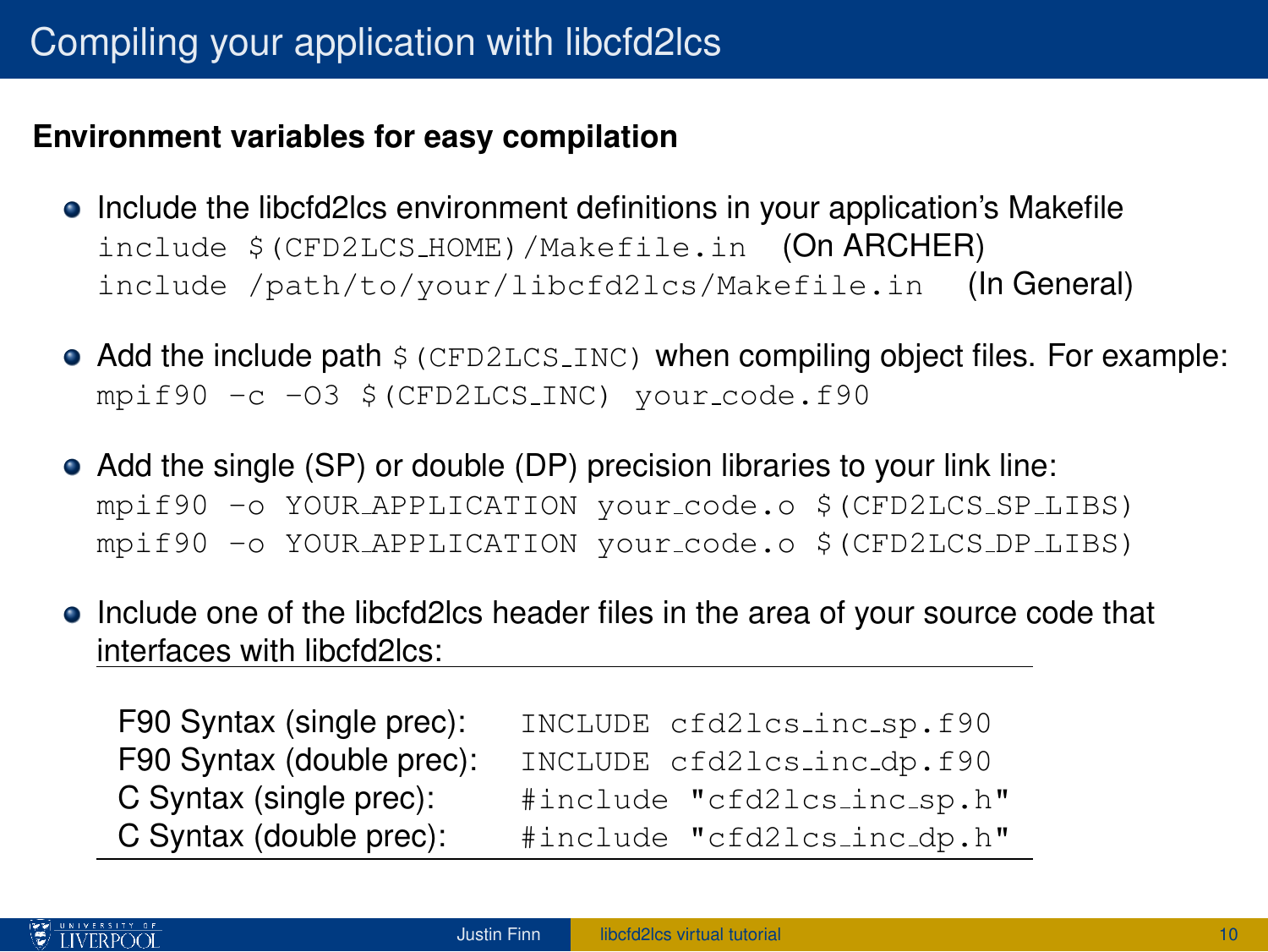Easiest way is to follow the examples in /libcfd2lcs/examples directory

## **Pseudo-code:**

- **<sup>1</sup> Start Of User's Application**
- **<sup>2</sup>** INCLUDE cfd2lcs inc sp.f90
- **<sup>3</sup>** Establish user's grid coordinates
- **<sup>4</sup>** Establish user's boundary conditions
- **<sup>5</sup>** Establish user's domain decomposition
- **<sup>6</sup>** call cfd2lcs init(mpicomm,n,offset,x,y,z,bcflag)
- **<sup>7</sup>** call cfd2lcs set option(option,val)
- **<sup>8</sup>** call cfd2lcs set param(param,val)
- **<sup>9</sup>** call cfd2lcs diagnostic init(id,type,res,T,H,label)
- **10**  $t = t_{start}$ ;
- 11 **while**  $t < t_{\text{finish}}$  **do**
- **<sup>12</sup>** Establish new velocity field at time *t*
- **13**  $cal$ rall cfd2lcs\_update(n,u,v,w,t,cfl)
- **<sup>14</sup> if** *Done With Diagnostic* **then**
- 15 | call cfd2lcs\_diagnostic\_destroy(id);
- 16  $t = t + dt$

```
17 call cfd2lcs finalize()
```
**<sup>18</sup> End Of User's Application**

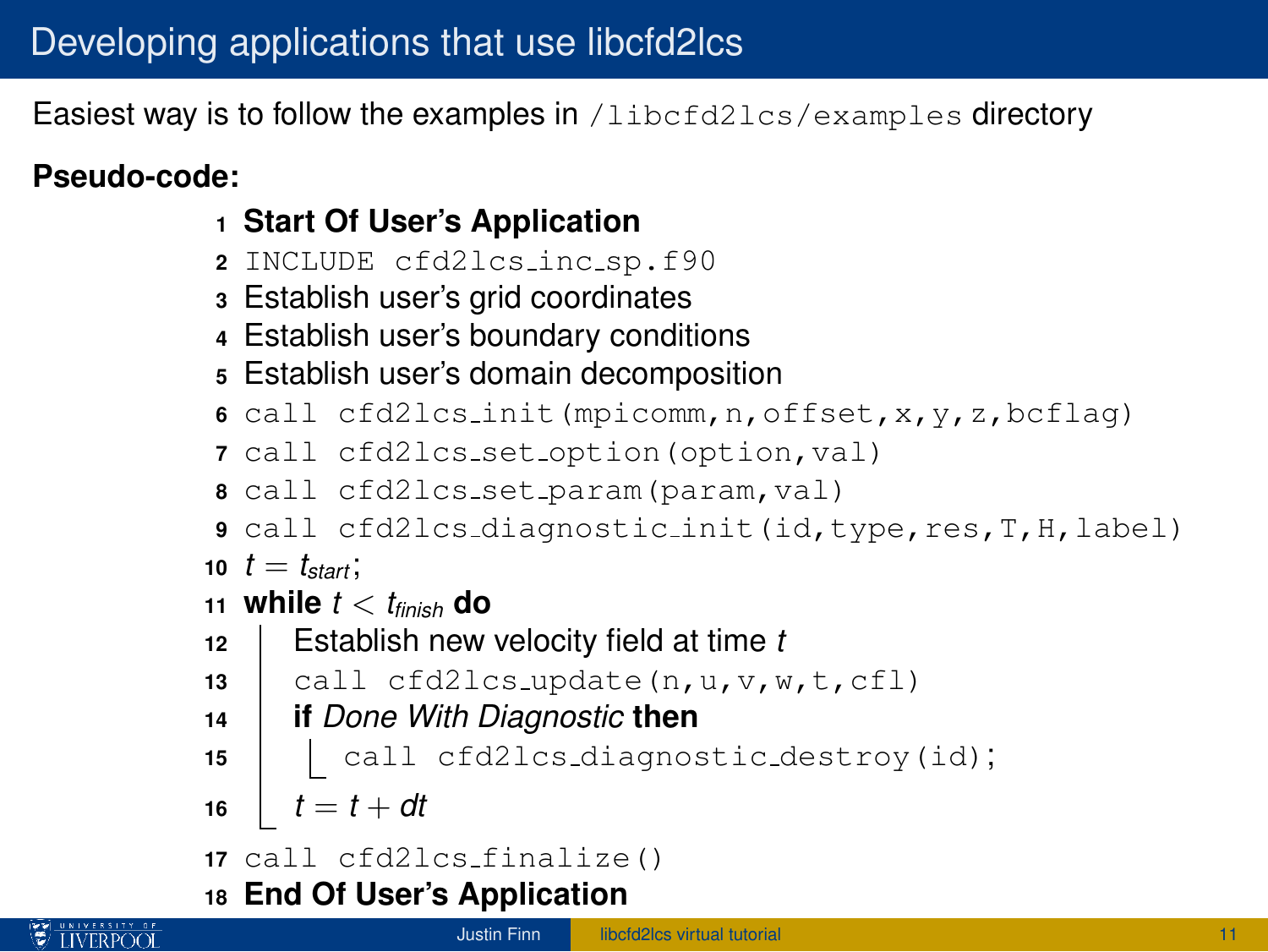## cfd2lcs init: Initialize communications & memory

F90 Syntax: call cfd2lcs\_init(comm,n,offset,x,y,z,bcflag) **C/C++ Syntax:** cfd2lcs\_init\_c(comm,n,offset,x,y,z,bcflag);

#### **Arguments**

- **comm: Global mpi communicator in the user's** application
- n: Vector of 3 integers defining the local number of grid points in X,Y,Z directions
- $\bullet$  offset: Vector of 3 integers defining each processors offset in the the globally structured array.
- x, y, z: Arrays of size  $n[1]*n[2]*n[3]$ containing the Cartesian coordinates of each grid point.
- $\bullet$  bcflag: Array of size n[1]\*n[2]\*n[3] containing a per-grid point boundary condition. LCS INTERNAL, LCS WALL, LCS SLIP, LCS MASK, LCS OUTFLOW, LCS INFLOW.



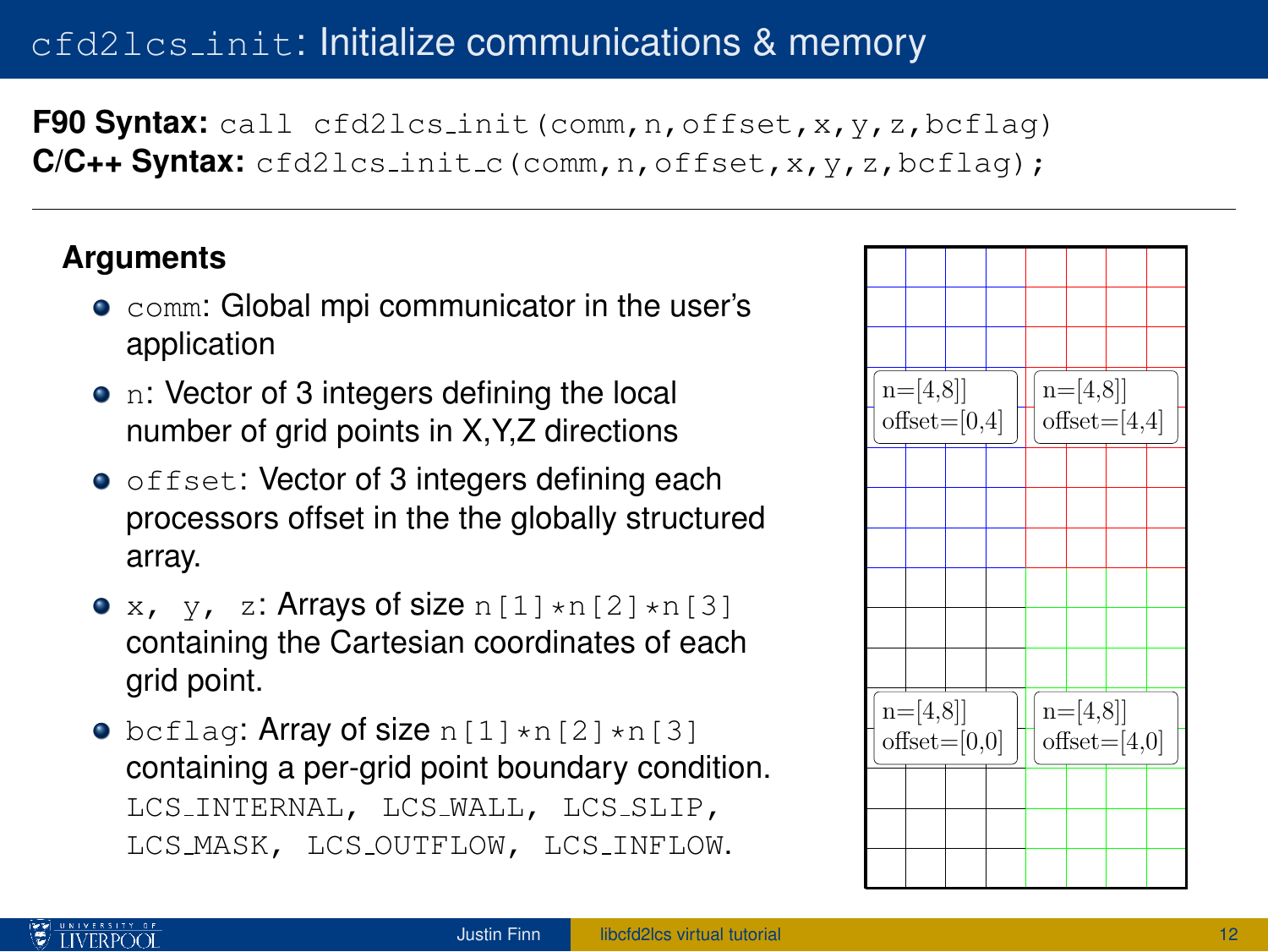# cfd2lcs diagnostic init: Initializes an LCS diagnostic to compute

**F90 Syntax:** call cfd2lcs\_diagnostic\_init(id,type,res,T,h,label)  $C/C++$  **Syntax:**  $id = cfd2lcs$  diagnostic init c(type, res,  $T$ ,  $h$ ,  $label)$ ;

#### **Arguments**

- id: An integer handle created by the library for each diagnostic (output arg)
- $\bullet$  type: The type of LCS diagnostic to initialize. Present options are FWD\_FTLE, BKWD\_FTLE, LP TRACER
- res: The resolution of the LCS tracer grid, relative to the application's grid.
	- $res = -ve$  integers  $\Rightarrow$  remove grid points
	- $res = +ve$  integers  $\Rightarrow$  insert grid points
	- $res = 0 \Rightarrow$  Use the application's grid
- T: The LCS diagnostic integration time
- h: Interval to compute/write the LCS diagnostic
- Label: A string to identify the diagnostic

#### **Example:**

call cfd2lcs\_diagnostic\_init(id\_1, 'BKWD\_FTLE', 8.0, 1.0, 'LCS\_1')

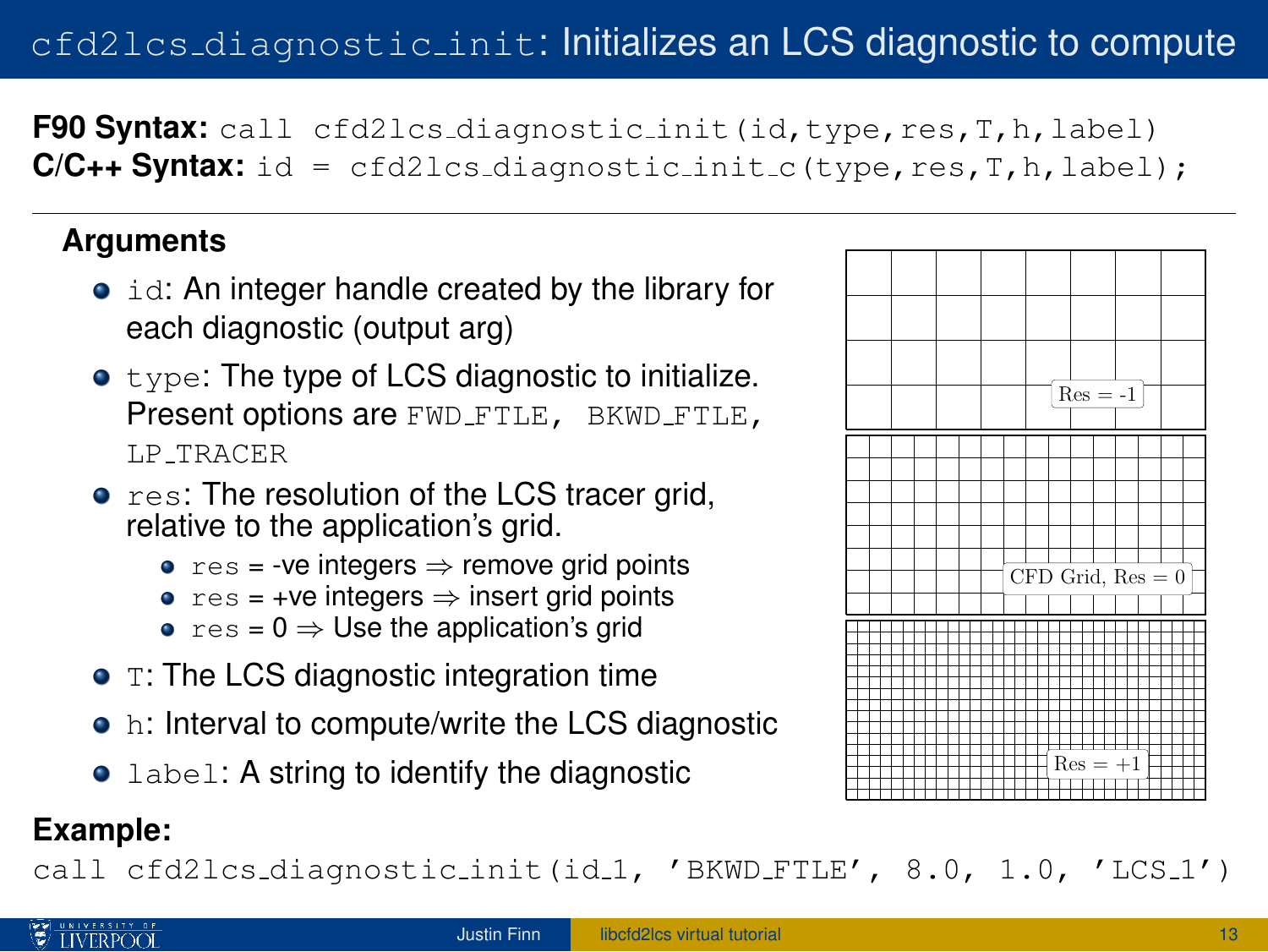**F90 Syntax:** call cfd2lcs\_set\_option(option, value) **C/C++ Syntax:** cfd2lcs\_set\_option\_c(option,value);

#### **Arguments**

- option: A string matching one of the user accessible libcfd2lcs options
- val: An integer constant corresponding to a possible option

#### **Example**

```
call cfd2lcs set option('INTEGRATOR', RK3)
call cfd2lcs set option('INTERPOLATOR',LINEAR)
```
*All user options and possible values are explained in the libcfd2lcs user's manual!*

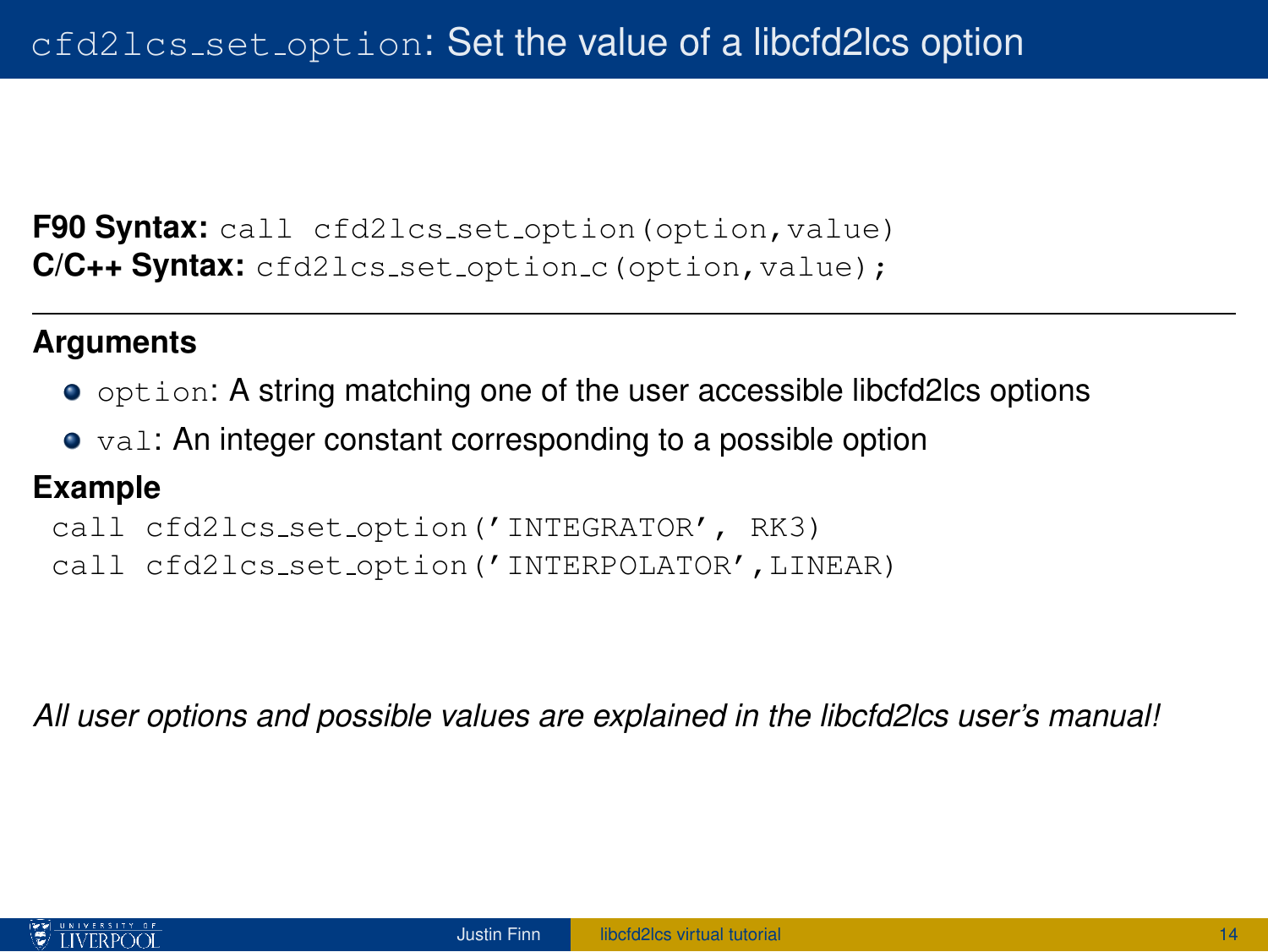```
F90 Svntax: call cfd2lcs_update(n,u,v,w,time)
C/C_{++} Syntax: id = cfd2lcs_update_c(n,u,v,w,time);
```
#### **Arguments**

- n: Vector of 3 integers defining the local number of grid points for each processor.
- $\bullet$  u, v, w, : Arrays of size n[1] $\star$ n[2] $\star$ n[3] containing the X,Y,Z components of velocity.
- $\bullet$   $\pm$  ime: The current simulation time

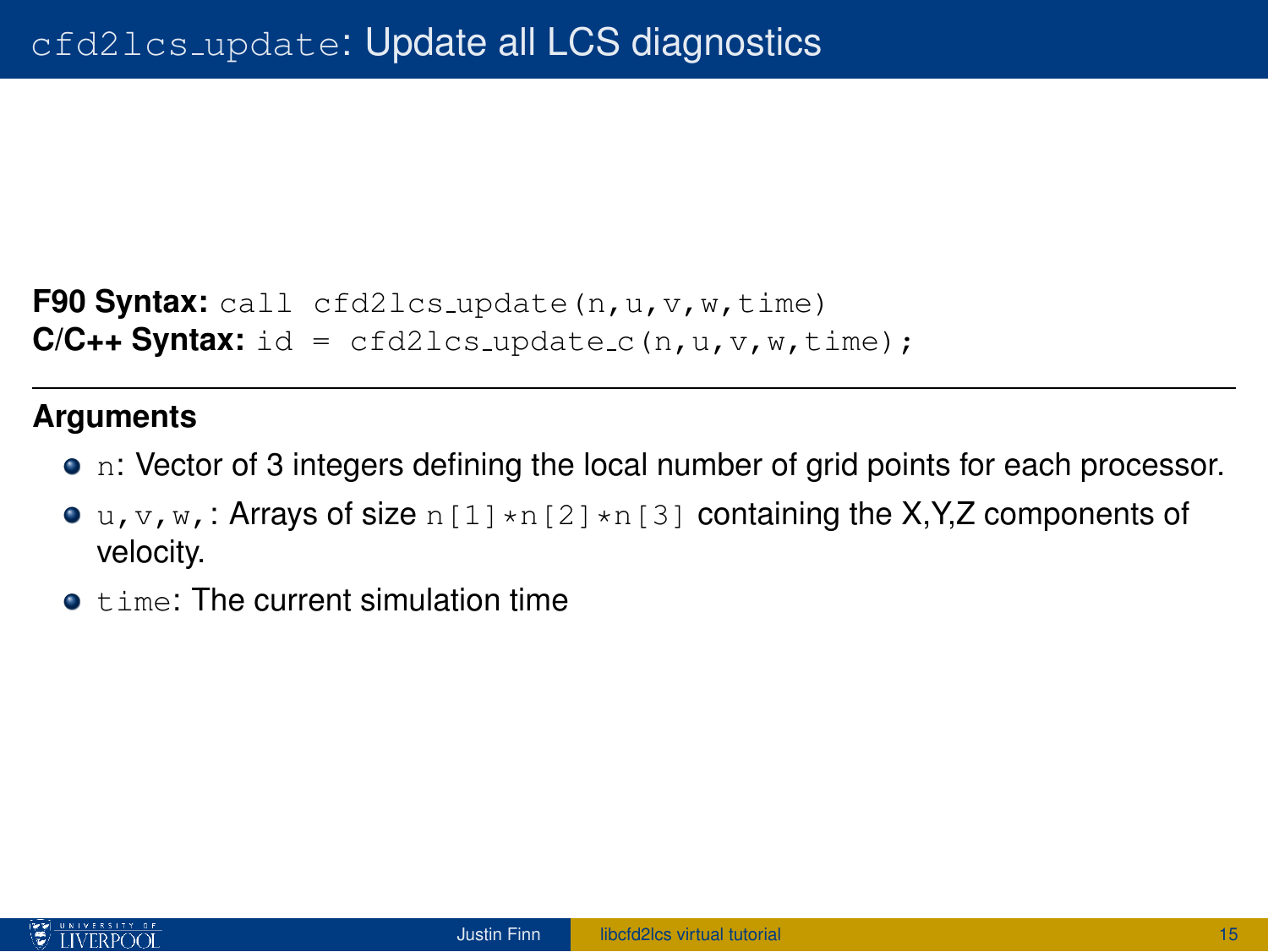Some information provided to stdout after every call to cfd2lcs\_update

| --libcfd2lcs update: T= 6.6881E-01--                             |                                 |                         |  |
|------------------------------------------------------------------|---------------------------------|-------------------------|--|
| LP: fwdFTLE-LP (NP= 4194304): DT = $1.3277E-02$ , N-subcycle = 2 |                                 |                         |  |
| LP: bkwdFTLE-LP (NP= 4194304): DT = -1.3277E-02, N-subcycle = 2  |                                 |                         |  |
| -----libcfd2lcs CPU overhead (NOT synchronized, rank 0 only)---  |                                 |                         |  |
| <b>TASK</b>                                                      | WALL CLOCK $[SEC]$   % OF TOTAL |                         |  |
| Application, Total:                                              | $5.5825E+02$                    |                         |  |
| cfd2lcs, Total:                                                  | 2.1637E+02                      | 38.7577%                |  |
| (cfd2lcs, FWD Advect:                                            | $1.1238E+02$                    | 20.1298%                |  |
| (cfd2lcs, BKWD Advect:                                           | 7.7093E+01 l                    | 13.8097%                |  |
| cfd2lcs, Reconstruct:                                            | $6.5349E+00$                    |                         |  |
| (cfd2lcs, LP Re-map:                                             | $3.6011E-01$                    | 0.0645%                 |  |
| cfd2lcs, I/0:                                                    | 8.0222E+00                      | 1.4370%                 |  |
| cfd2lcs, LCS:                                                    | 7.3760E+00                      | 1.3213%                 |  |
| cfd2lcs, Error Check:                                            | $0.0000E + 00$                  | 0.0000%                 |  |
| Icfd2lcs. Other:                                                 | 4.6045E+00                      | 0.8248%                 |  |
| PARTICLE INTEGRATIONS                                            | NUMBER [N/STEP]                 | RATE [N/SEC]            |  |
| (Forward (this step):                                            | 8.3886E+06                      | $2.2394E+06$            |  |
| (Backward (this step):                                           |                                 | $8.3886E+06$ 3.3512E+06 |  |
| (Forward (cumulative):                                           | $2.2649E+08$                    | 2.0155E+06              |  |
| Backward (cumulative):                                           | 2.2649E+08                      | 2.9379E+06              |  |
|                                                                  |                                 |                         |  |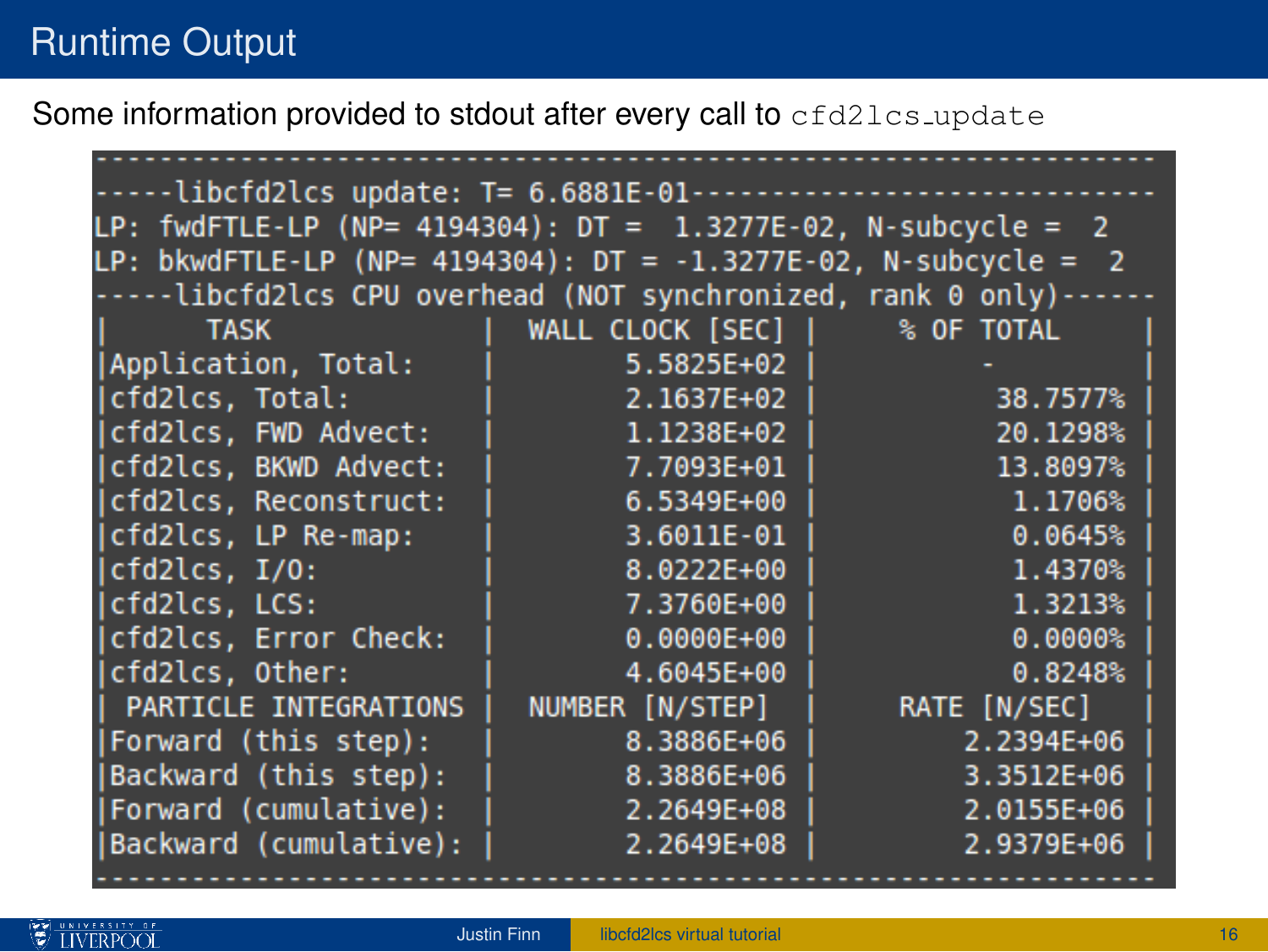- All results are written to a directory called cfd2lcs\_output.
- A new file is written for each LCS diagnostic at every time interval, *h*.
- Two I/O models are possible:
	- Parallel I/O with hdf5 (single file, multiple writers) Set  $HDF5$ -SUPPORT = ''TRUE'' in Makefile.in when building libcfd2lcs.
	- Serial I/O (Single file, single writer) Set  $HDF5$ -SUPPORT = ''FALSE'' in Makefile.in when building libcfd2lcs.
- Both file formats readable by common visualization programs (matlab, tecplot, etc)

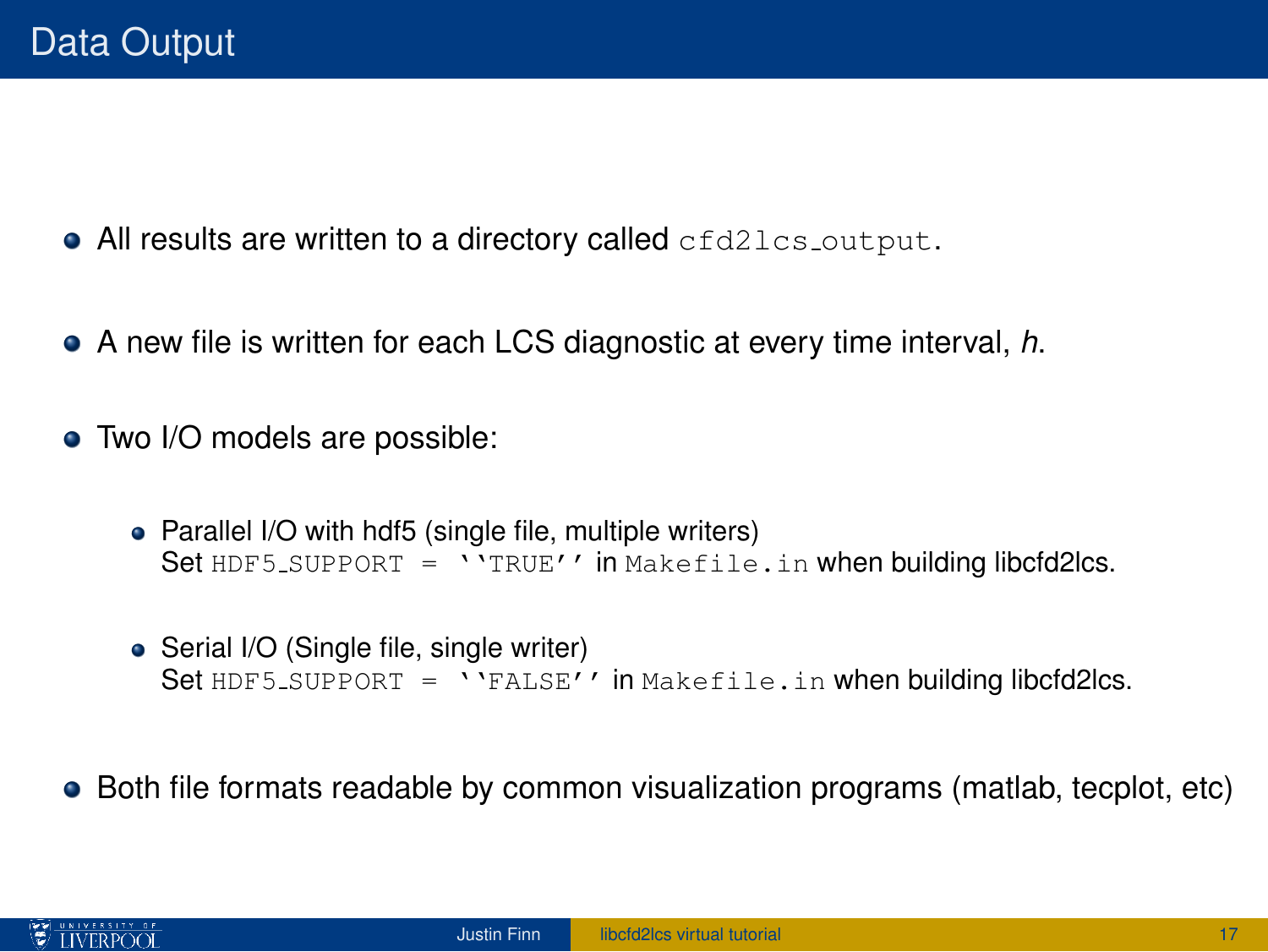*Straightforward integrations into a variety of flow solvers*

## **Successful integrations:**

- Pseudo-spectral turbulence simulations (With R. Watteaux)
- Rayleigh-Taylor Instability (With A. Lawrie)
- Sediment Transport (U. Liverpool)
- Post-processing of Regional Ocean Model simulations (ROMS) (With R. Watteaux)
- LCS overhead is roughly 30-50% of the simulation (depending on parameters, solver, etc).

#### Figure : 128x128x256 Jet simulation with MOBILE

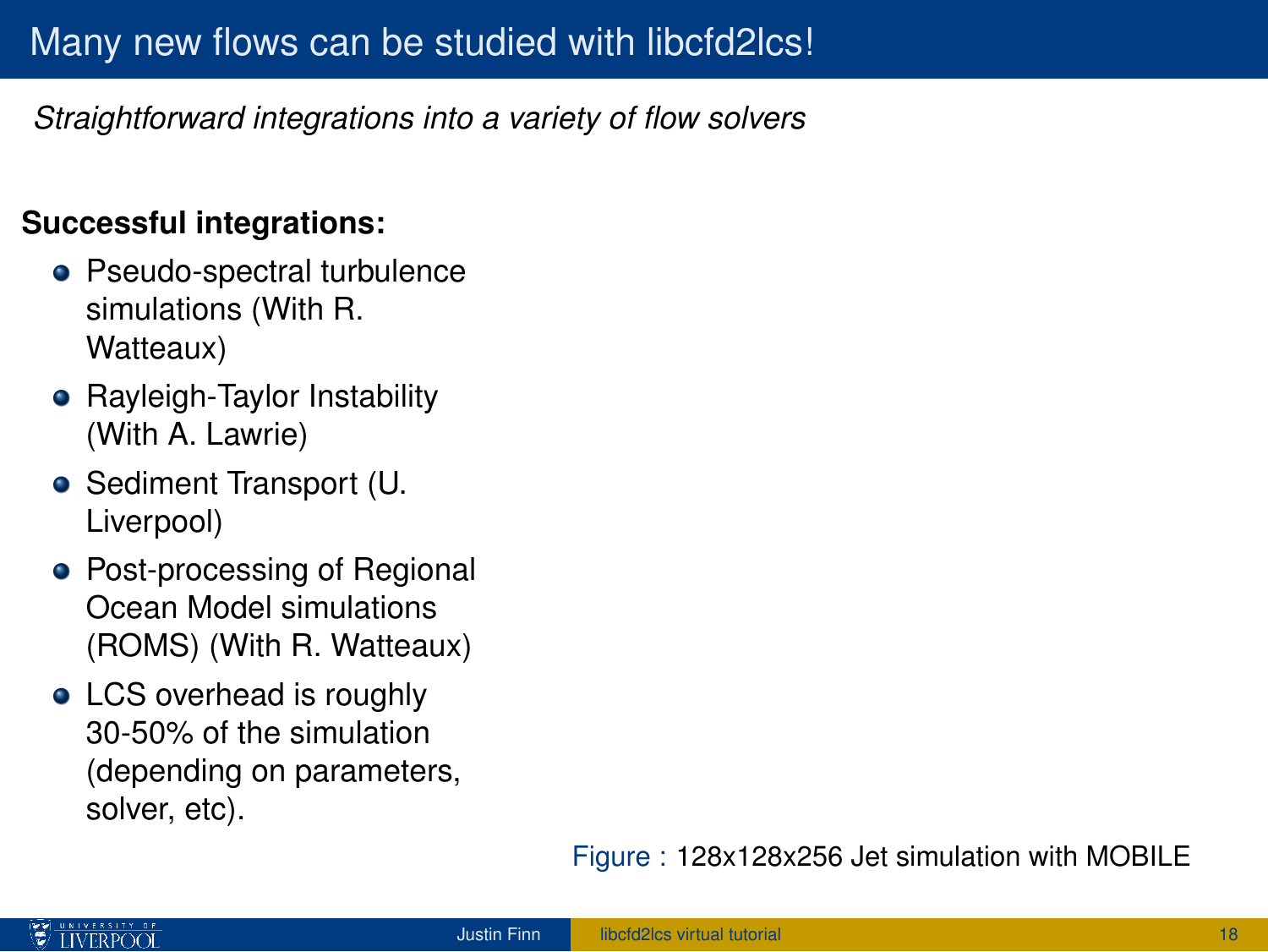*Straightforward integrations into a variety of flow solvers*

## **Successful integrations:**

- Pseudo-spectral turbulence simulations (With R. Watteaux)
- Rayleigh-Taylor Instability (With A. Lawrie)
- Sediment Transport (U. Liverpool)
- Post-processing of Regional Ocean Model simulations (ROMS) (With R. Watteaux)
- LCS overhead is roughly 30-50% of the simulation (depending on parameters, solver, etc).

Figure : Tyrrhenian sea ROMS sea surf. dataset

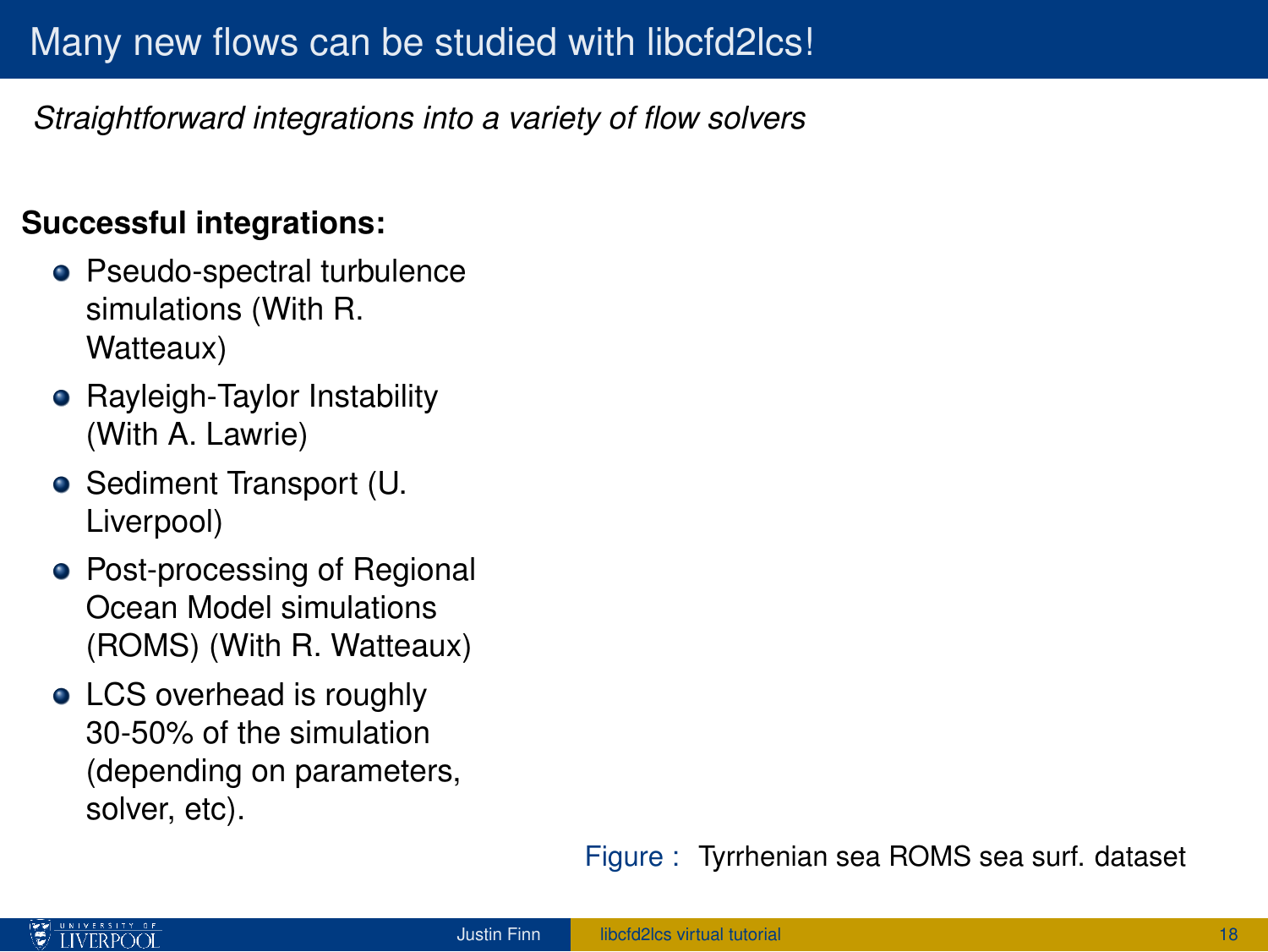## **libcfd2lcs**

- A new platform for computing Lagrangian coherent structures
- Can be integrated into your own MPI CFD solver or post processing utility
- Simple, easy to use interface can be called from C/C++/F90
- Lots of new applications to explore with HPC and new CFD codes. **Future plans**
	- Inertial particles
	- New Diagnostics, keeping up with rapidly developing LCS theory.

**More Information** [http://pcwww.liv.ac.uk/˜finnj/code.html](http://pcwww.liv.ac.uk/~finnj/code.html)

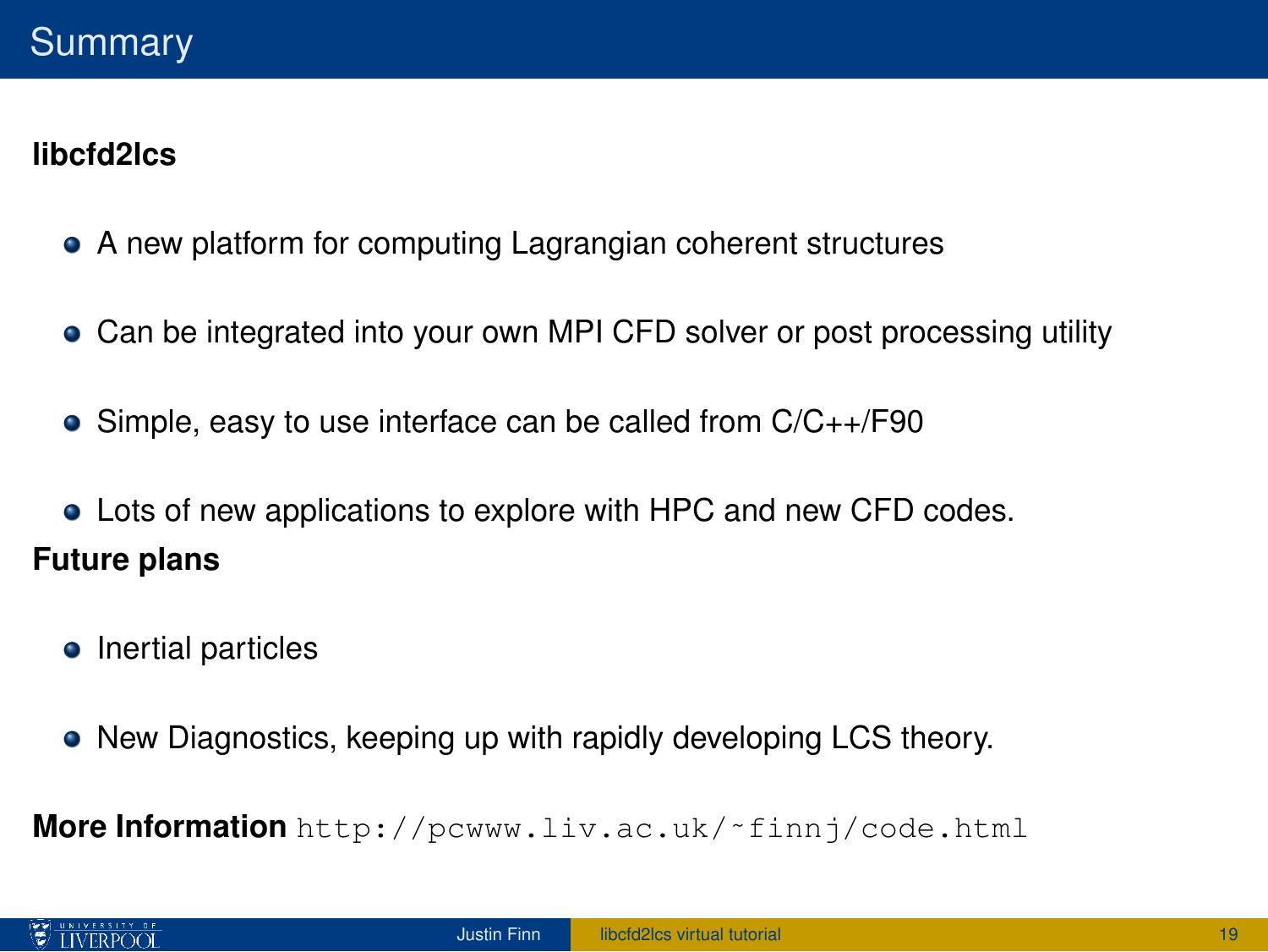This work was funded under the embedded CSE programme of the ARCHER UK National Supercomputing Service (<http://www.archer.ac.uk>).



Collaboration with Romain Watteaux (Stazione Zoologica Anton Dohrn, Naples) and Andrew Lawrie (University of Bristol).

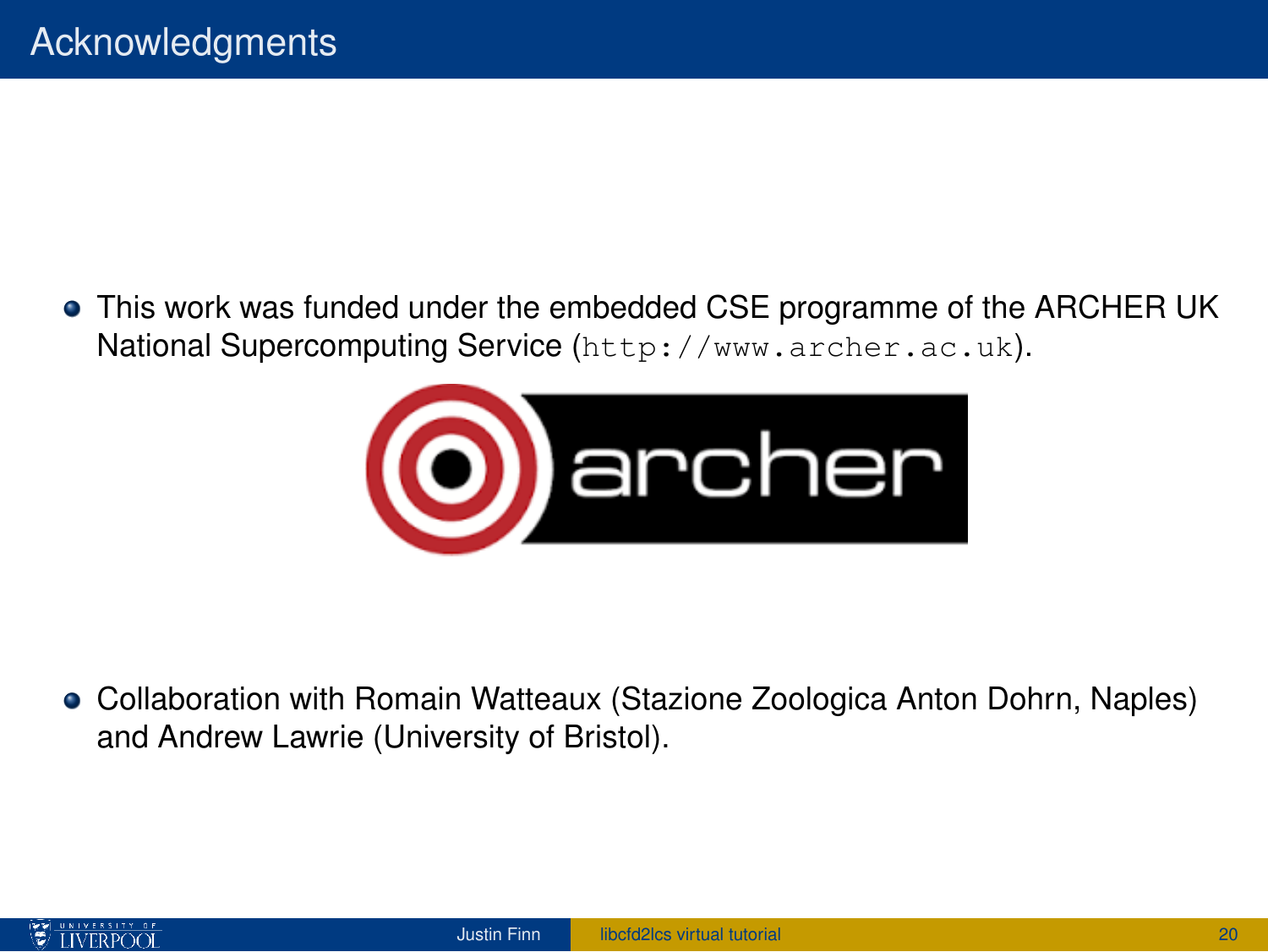# Bibliography I

<span id="page-24-7"></span>[Brunton and Rowley, 2010] Brunton, S. and Rowley, C. (2010). Fast computation of finite-time Lyapunov exponent fields for unsteady flows. *Chaos*, 20(1):017503.

<span id="page-24-3"></span>[Christov et al., 2011] Christov, I., Ottino, J., and Lueptow, R. (2011).

From streamline jumping to strange eigenmodes: Bridging the Lagrangian and Eulerian pictures of the kinematics of mixing in granular flows. *Physics of Fluids*, 23:103302.

<span id="page-24-6"></span>[Conti et al., 2012] Conti, C., Rossinelli, D., and Koumoutsakos, P. (2012). GPU and APU computations of finite time Lyapunov exponent fields. *Journal of Computational Physics*, 231(5):2229–2244.

<span id="page-24-8"></span>[Finn and Apte, 2013] Finn, J. and Apte, S. V. (2013).

Integrated computation of finite time Lyapunov exponent fields during direct numerical simulation of unsteady flows. *Chaos*, 23(1):013145.

<span id="page-24-1"></span>[Haller, 2001] Haller, G. (2001).

Distinguished material surfaces and coherent structures in three-dimensional fluid flows. *Physica D: Nonlinear Phenomena*, 149(4):248–277.

<span id="page-24-0"></span>[Haller, 2015] Haller, G. (2015). Lagrangian coherent structures. *Annual Review of Fluid Mechanics*, 47:137–162.

<span id="page-24-2"></span>[Lekien and Ross, 2010] Lekien, F. and Ross, S. (2010).

The computation of finite-time Lyapunov exponents on unstructured meshes and for non-Euclidean manifolds. *Chaos*, 20(1):017505–1.

<span id="page-24-9"></span>[Leung, 2011] Leung, S. (2011).

An Eulerian approach for computing the finite time Lyapunov exponent. *Journal of Computational Physics*, 230(9):3500–3524.

<span id="page-24-5"></span>[Lipinski and Mohseni, 2010] Lipinski, D. and Mohseni, K. (2010).

A ridge tracking algorithm and error estimate for efficient computation of Lagrangian coherent structures. *Chaos*, 20(1):017504–1.

<span id="page-24-4"></span>[Miron et al., 2012] Miron, P., Vétel, J., Garon, A., Delfour, M., and Hassan, M. (2012). Anisotropic mesh adaptation on Lagrangian coherent structures. *Journal of Computational Physics*.